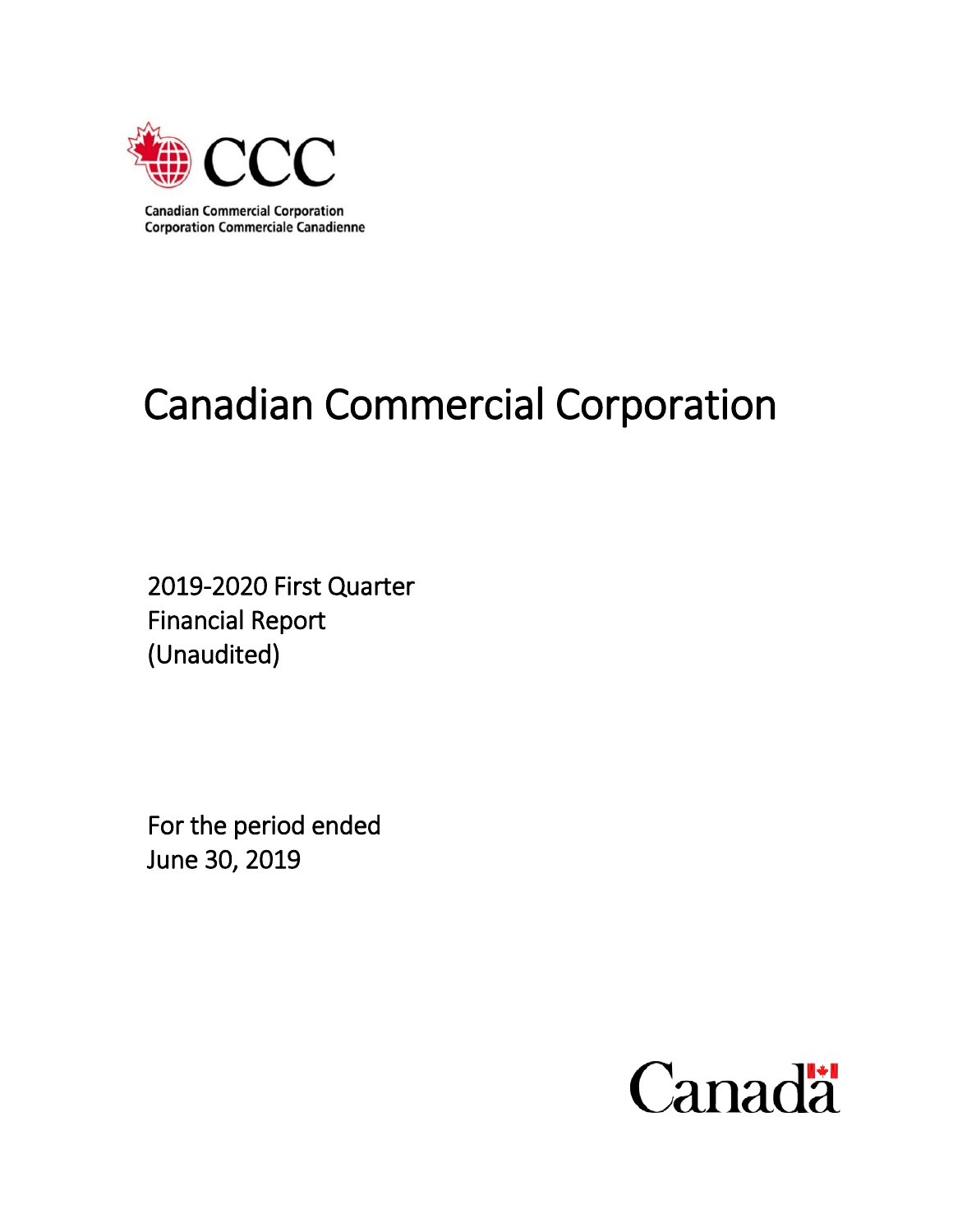# TABLE OF CONTENTS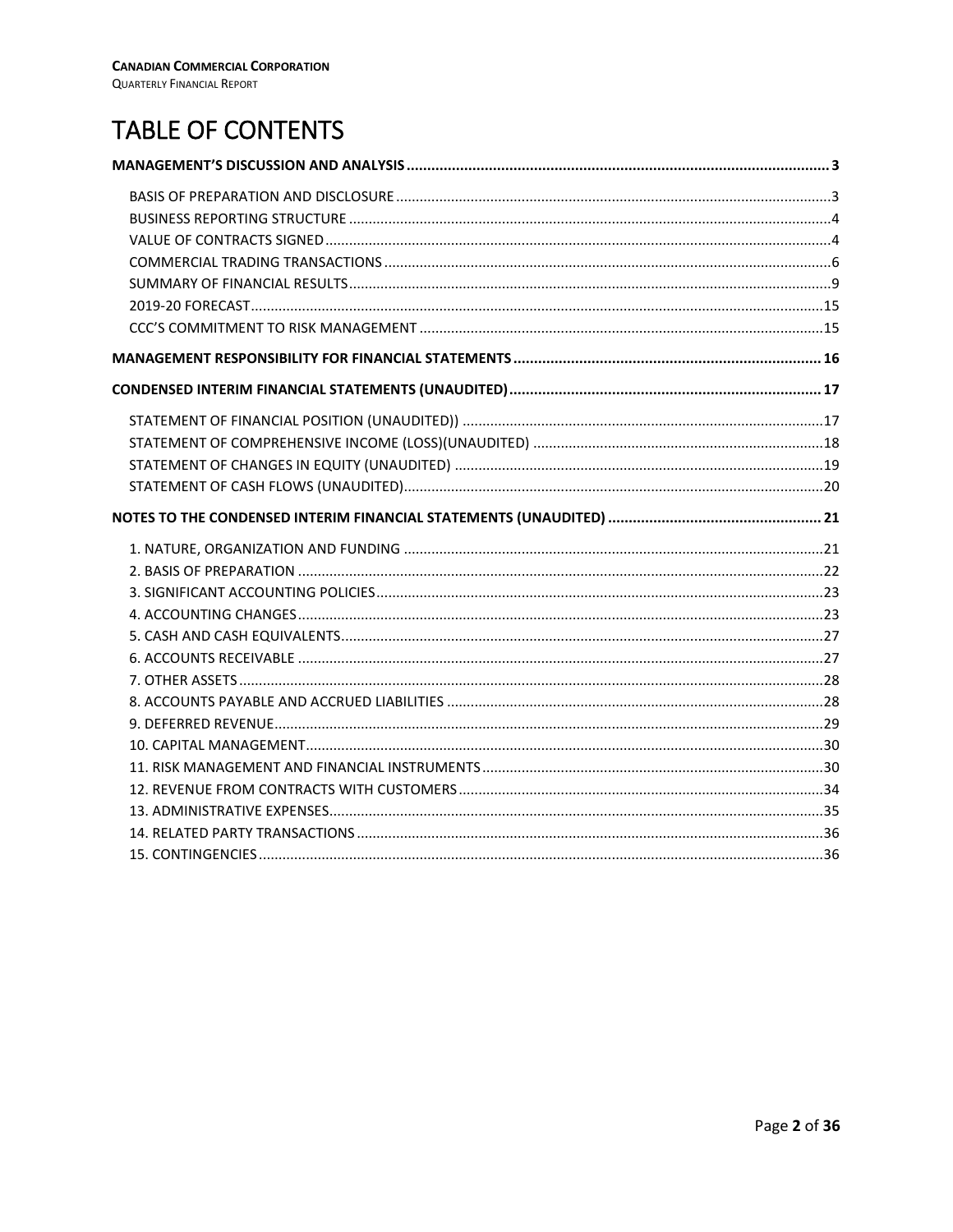## <span id="page-2-0"></span>MANAGEMENT'S DISCUSSION AND ANALYSIS

#### <span id="page-2-1"></span>**BASIS OF PREPARATION AND DISCLOSURE**

The following management's discussion and analysis ("MD&A") was prepared in accordance with the Treasury Board Standard on Quarterly Financial Reports for Crown Corporations and is not intended to be a full MD&A. It should be read in conjunction with the Corporation's audited financial statements and accompanying notes for the year ended March 31, 2019. All amounts presented are in Canadian dollars unless otherwise specified.

This document contains projections and other forward-looking statements regarding future events. Such statements require management to make assumptions that are subject to risk and uncertainty. Consequently, actual results may differ materially from expectations expressed in forward-looking statements. These risks and uncertainties are discussed in the risk section following the financial analysis.

Non-GAAP measures and relevant information, such as the value of contracts signed ("VCS") and Commercial Trading Transactions ("CTT"), are presented in the MD&A, including a description of how these items are measured.

Historically, large contracts have materially affected the financial statements of Canadian Commercial Corporation ("CCC" or "the Corporation"), causing significant variations in certain year-over-year amounts on the Statement of Financial Position and the Statement of Comprehensive Income (Loss). The most significant of these contracts is the multi-billion dollar 14-year Armoured Brigades Program ("ABP") contract. Due to the magnitude of this contract, the ABP has been presented separately throughout the MD&A.

#### **Accounting Disclosures**

*International Financial Reporting Standard 15 – Revenue from contracts with customers* ("IFRS 15"), became effective on April 1, 2018 and was reflected in the Corporation's audited financial statements for the year ended March 31, 2019. While the Corporation's operations and contractual responsibilities have not changed, the adoption of IFRS 15 has materially impacted the way transactions and results are measured and reported. Therefore, the results for the comparative period June 30, 2018 have been restated to comply with IFRS 15 with details in Note 4 of the Condensed Interim Financial Statements.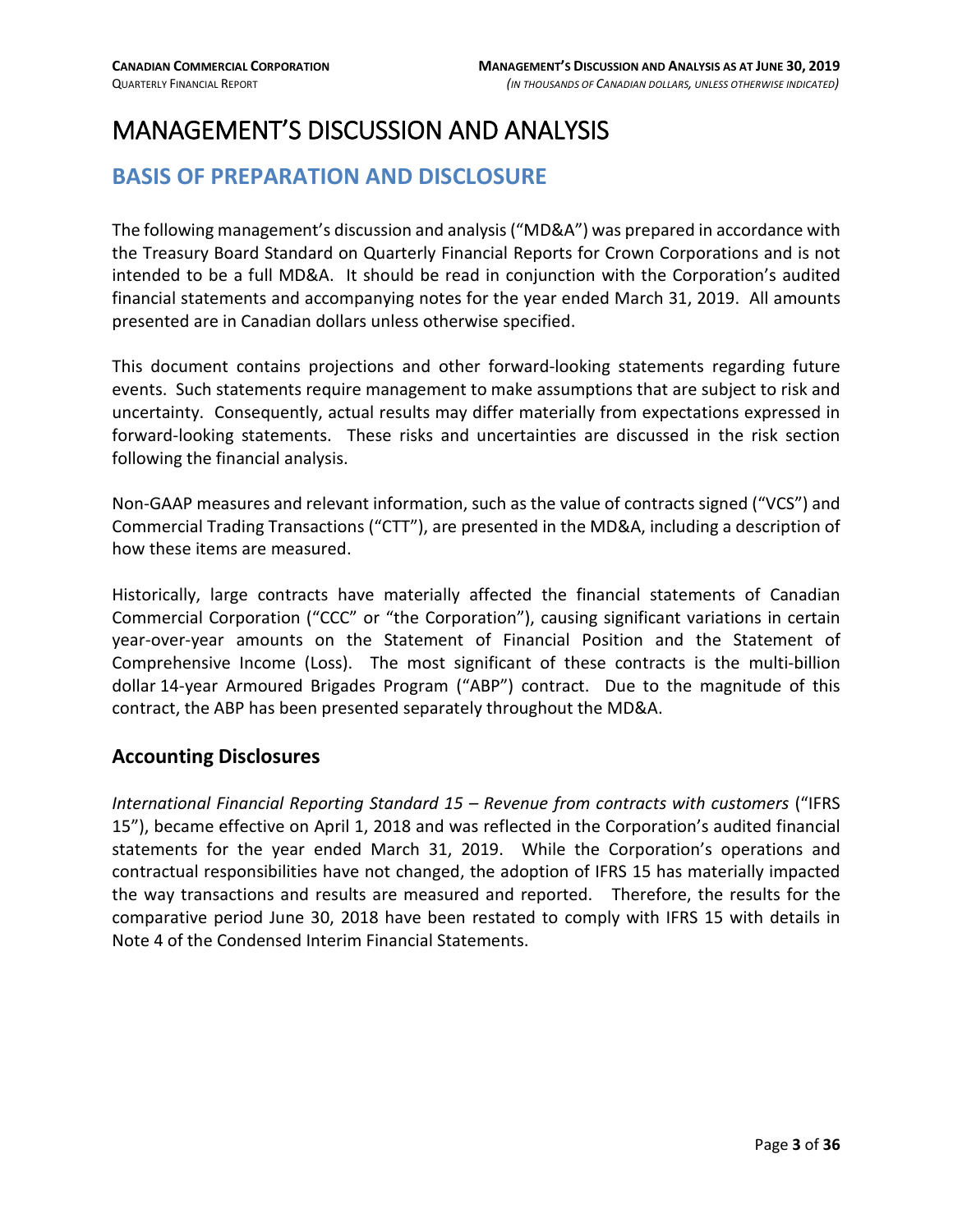#### <span id="page-3-0"></span>**BUSINESS REPORTING STRUCTURE**

CCC's international contracting business supports Canadian exporters in pursuing sales to foreign government buyers in challenging markets around the world. CCC's Canadian exporter base includes a substantial proportion of Canadian small and medium enterprises ("SMEs").

CCC classifies its business activities by priority sectors and by priority programs(formerly referred to as business lines). CCC's activities support a wide range of Canadian industrial sectorsincluding Construction/Infrastructure, Clean Technology ("Cleantech"), Aerospace, Information and Communications Technology ("ICT"), and Defence. CCC's programs include contracting activities under the Canada-US Defence Production Sharing Agreement ("DPSA"), Cuba program ("Cuba"), electronic lotteries ("Lotteries"), sourcing services on behalf of other Government departments ("OGD"), and other international business ("International").

The sales gestation period for international contracting is long, and is directly impacted by foreign political, economic and geo-political events that have budgetary implications for sovereign governments (including elections, natural disasters, etc.). This results in a business cycle that is difficult to predict accurately, and repeat, with year-over-year sales not being consistent. During the contracting process, CCC's involvement in a transaction provides a force-multiplier effect for Canadian exporters, as they benefit from market knowledge, risk mitigation, relationships with foreign governments, a robust responsible business conduct approach, and decades of international contracting experience that CCC brings to bear on every business pursuit.

The DPSA program is an important Public Policy program for Canada, which provides privileged access for Canadian exporters to the U.S. Department of Defence ("DoD") market and generates hundreds of millions in exports annually from Canada. The accompanying jobs and economic benefits that flow from these exports are significant. CCC signed over \$800 million of export contracts under the DPSA in 2018-19. CCC is not compensated for its costs to provide services under the DPSA.

#### <span id="page-3-1"></span>**VALUE OF CONTRACTS SIGNED**

VCS is a non-GAAP measure used by the Corporation that represents the value of contracts and amendments signed in a given period. It measures the total value of goods or services to be delivered over the entire duration of a contract and hence, represents the full contract value when the contract is signed.

U.S. DoD buyers have access to purchase goods and services across a diverse range of Canadian industrial sectors. Historically, 35% of goods purchased by U.S. DoD buyers come from the Canadian Defence sector, 30% from the Aerospace sector, 15% from the ICT sector and 20% from Other sectors (i.e. manufactured goods and machinery sector). Lotteries program activity is related entirely to the ICT sector and Cuba program activity is related primarily to Other sectors (i.e. agriculture, restaurant and medical equipment and supplies for Cuban tourism industry).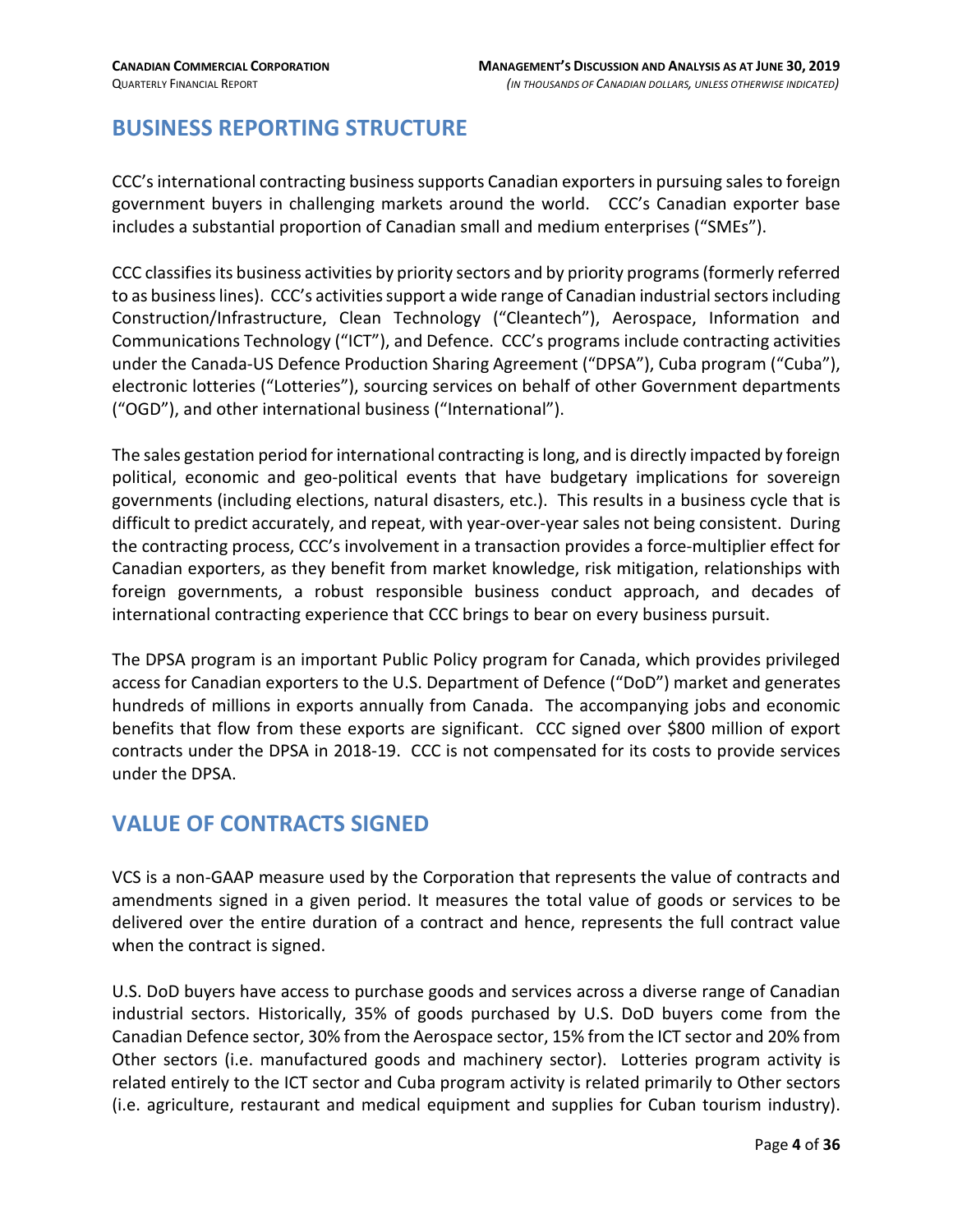International program VCS activity generally does not materialize until later in CCC's fiscal year and is irregular in nature year-to-year, period-to-period and sector-to-sector.

The tables below presents the VCS by sector and VCS by program for the three months ended June 30, 2019 and 2018.

| VCS by sector (\$000's)             |    |              |    |         |    | Increase (Decrease) |                     |      | % of Total |  |  |
|-------------------------------------|----|--------------|----|---------|----|---------------------|---------------------|------|------------|--|--|
| For the three months ended June 30, |    | 2019         |    | 2018    |    |                     | %                   | 2019 | 2018       |  |  |
| Aerospace                           | \$ | 69,101       | Ŝ. | 42,018  | Ŝ. | 27,083              | 64%                 | 29%  | 13%        |  |  |
| Cleantech                           |    |              |    |         |    |                     |                     |      |            |  |  |
| Construction / Infrastructure       |    |              |    |         |    |                     |                     |      |            |  |  |
| Defence                             |    | 61,856       |    | 35,656  |    | 26,200              | 73%                 | 26%  | 11%        |  |  |
| ICT                                 |    | 56,272       |    | 166,187 |    | (109, 915)          | (66%)               | 23%  | 52%        |  |  |
| Other                               |    | 51,621       |    | 75,382  |    | (23, 761)           | (32%)               | 22%  | 24%        |  |  |
| Total                               | \$ | $238,850$ \$ |    | 319,243 | -S | (80, 393)           | (25%)               | 100% | 100%       |  |  |
|                                     |    |              |    |         |    |                     |                     |      |            |  |  |
| VCS by program (\$000's)            |    |              |    |         |    |                     | Increase (Decrease) |      | % of Total |  |  |
| For the three months ended June 30, |    | 2019         |    | 2018    |    |                     | %                   | 2019 | 2018       |  |  |
| Cuba                                | \$ | 24,321       | \$ | 20,383  | \$ | 3,937               | 19%                 | 10%  | 6%         |  |  |
| <b>DPSA</b>                         |    | 159,612      |    | 221,430 |    | (61, 818)           | (28%)               | 67%  | 69%        |  |  |
| International                       |    | 1,195        |    | 27,480  |    | (26, 285)           | (96%)               | 1%   | 9%         |  |  |
| Lotteries                           |    | 52,376       |    | 49,804  |    | 2,572               | 5%                  | 21%  | 16%        |  |  |

The charts below illustrates VCS by sector and VCS by program for the periods ended June 30, 2019, and June 30, 2018.

OGD **1,347** 146 1,201 824% **1%** <1% Total **\$ 238,850** \$ 319,243 \$ (80,393) (25%) **100%** 100%



#### VCS by Sector (\$000's)

For the three months ended June 30, 2019 and June 30, 2018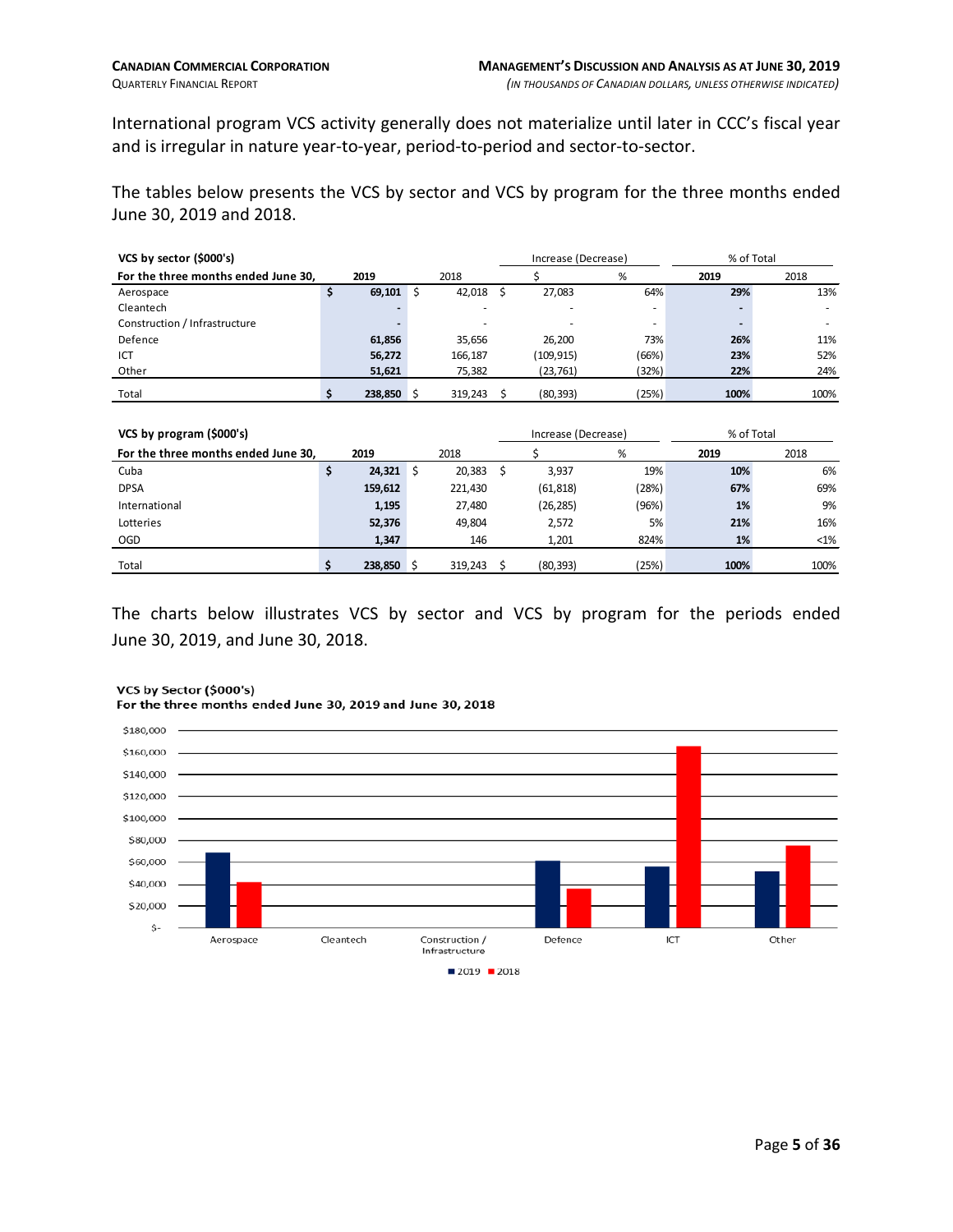#### VCS by Program (\$000's)





The overall year-over-year decrease in VCS is due to several ICT sector purchases made by the U.S. DoD under the DPSA of approximately \$90 million during the first three months of 2018.

#### **Contract obligations remaining as at June 30, 2019**

As prime contractor, the Corporation is contractually obligated to complete contracts with foreign buyers ensuring that the terms of the contracts are fulfilled regardless of performance by the Canadian exporter. The value of the Corporation's total contract portfolio remaining to be fulfilled as at June 30, 2019 is \$13.0 billion (March 31, 2019 - \$14.3 billion), of which approximately 90% (March 31, 2019 – 89%) relates to the ABP contract.

#### <span id="page-5-0"></span>**COMMERCIAL TRADING TRANSACTIONS**

CTT is a non-GAAP measure used by the Corporation that represents the value of contract deliveries during the reporting period (i.e. an economic activity measure). Given CCC's agent status under IFRS 15, CTT is not recognized as revenue. CCC continues to capture CTT data because this is a measure of CCC's impact on the Canadian economy.

CTT trends in a similar direction to VCS for the DPSA, Lotteries and Cuba programs. This is due to the more regular and consistent year-over-year VCS results for these programs, as discussed in the previous section. In contrast, given the irregular nature of International program sales, International CTT will often trend in different directions than VCS signed in the same year.

The tables below reflect CTT by sector and CTT by program for the three months ended June 30, 2019 and June 30, 2018.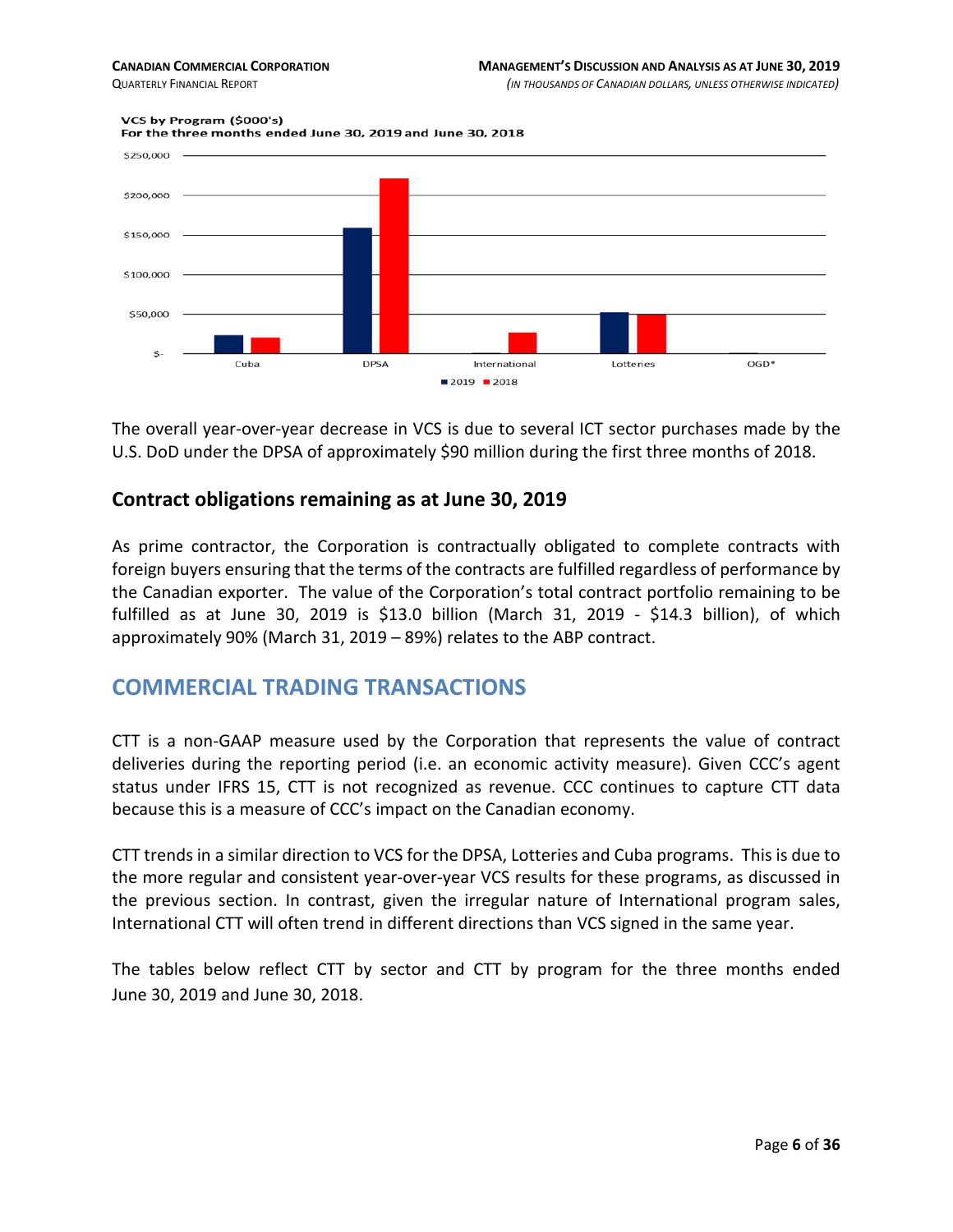| CTT by sector (\$000's)             |    |         |   |                 |     | Increase (Decrease) |        | % of Total |      |  |
|-------------------------------------|----|---------|---|-----------------|-----|---------------------|--------|------------|------|--|
| For the three months ended June 30, |    | 2019    |   | 2018 (Restated) |     |                     | $\%$   | 2019       | 2018 |  |
| Aerospace                           | \$ | 83,629  | Ŝ | 74,097          | \$. | 9,532               | 13%    | 10%        | 9%   |  |
| Cleantech                           |    |         |   | 1,847           |     | (1,847)             | (100%) |            |      |  |
| Construction / Infrastructure       |    | 41,867  |   | 52,363          |     | (10,496)            | (20%)  | 5%         | 6%   |  |
| Defence                             |    | 58,771  |   | 65,454          |     | (6,683)             | (10%)  | 7%         | 8%   |  |
| ICT                                 |    | 86,819  |   | 62.584          |     | 24,235              | 39%    | 10%        | 7%   |  |
| Other                               |    | 76,601  |   | 48,599          |     | 28,002              | 58%    | 9%         | 6%   |  |
| <b>Total excluding ABP</b>          |    | 347,687 |   | 304.944         |     | 42.743              | 14%    | 41%        | 36%  |  |
| ABP                                 |    | 509,343 |   | 545,711         |     | (36, 368)           | (7%)   | 59%        | 64%  |  |
| <b>Total including ABP</b>          |    | 857,031 | Ŝ | 850,655         |     | 6.376               | 1%     | 100%       | 100% |  |

| CTT by program (\$000's)            |    |         |   |                 | Increase (Decrease) |           |      | % of Total |         |  |
|-------------------------------------|----|---------|---|-----------------|---------------------|-----------|------|------------|---------|--|
| For the three months ended June 30, |    | 2019    |   | 2018 (Restated) |                     |           | %    | 2019       | 2018    |  |
| Cuba                                | \$ | 23,916  | Ś | 15,787          | Ŝ                   | 8,129     | 51%  | 3%         | 2%      |  |
| <b>DPSA</b>                         |    | 173,867 |   | 164,186         |                     | 9,680     | 6%   | 20%        | 19%     |  |
| International                       |    | 93,546  |   | 72,347          |                     | 21,199    | 29%  | 11%        | 9%      |  |
| Lotteries                           |    | 52,376  |   | 49,804          |                     | 2.572     | 5%   | 7%         | 6%      |  |
| <b>OGD</b>                          |    | 3,983   |   | 2,820           |                     | 1.164     | 41%  | $1%$       | $< 1\%$ |  |
| <b>Total excluding ABP</b>          |    | 347,687 | Ś | 304,944         |                     | 42,743    | 14%  | 41%        | 36%     |  |
| ABP                                 |    | 509,343 |   | 545,711         |                     | (36, 368) | (7%) | 59%        | 64%     |  |
| <b>Total including ABP</b>          | Ś  | 857,031 |   | 850.655         |                     | 6,376     | 1%   | 100%       | 100%    |  |

The charts below illustrates CTT by sector and CTT by program for the periods ended June 30, 2019, and June 30, 2018. CTT related to ABP has been excluded from the charts.



#### CTT by sector, excluding ABP, (\$000's)

For the three months ended June 30, 2019 and June 30, 2018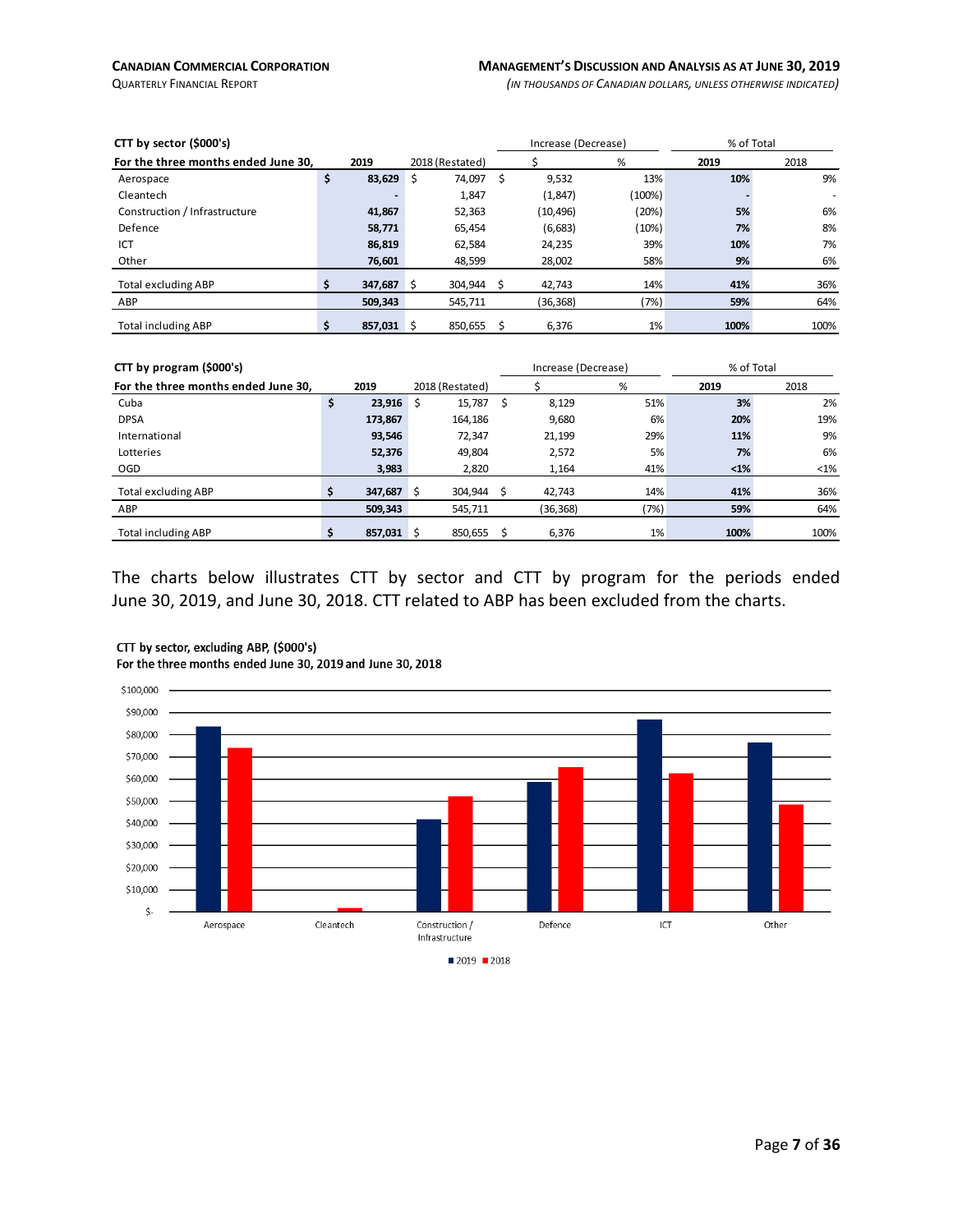

#### CTT by program, excluding ABP, (\$000's) For the three months ended June 30, 2019 and June 30, 2018

2019 2018 (Restated)

As illustrated above, CTT by program show increased delivery activity across all programs for the three month period ended June 2019 compared to the three month period ended June 2018.This was based on the strong VCS results experienced under the DPSA and Cuba programs in FY 2018-19 and strong VCS results related to the International programs experienced in years prior to 2018-19 where several large infrastructure projects continue to deliver at a constant pace as they approach completion.

CTT by sector shows more variation when comparing year-over-year results, as sales within each program vary depending on the foreign buyer demand and requirements and associated delivery schedules. The year-over-year increase related to the ICT sector was due to the purchases made by the U.S. DoD under the DPSA of approximately \$90 million discussed in the previous section. In addition, the year-over-year increase in the Aerospace sector was due primarily to approximately \$49 million of CTT related to the delivery of 3 refurbished helicopters to Peru from a contract that was signed in FY 2014-15.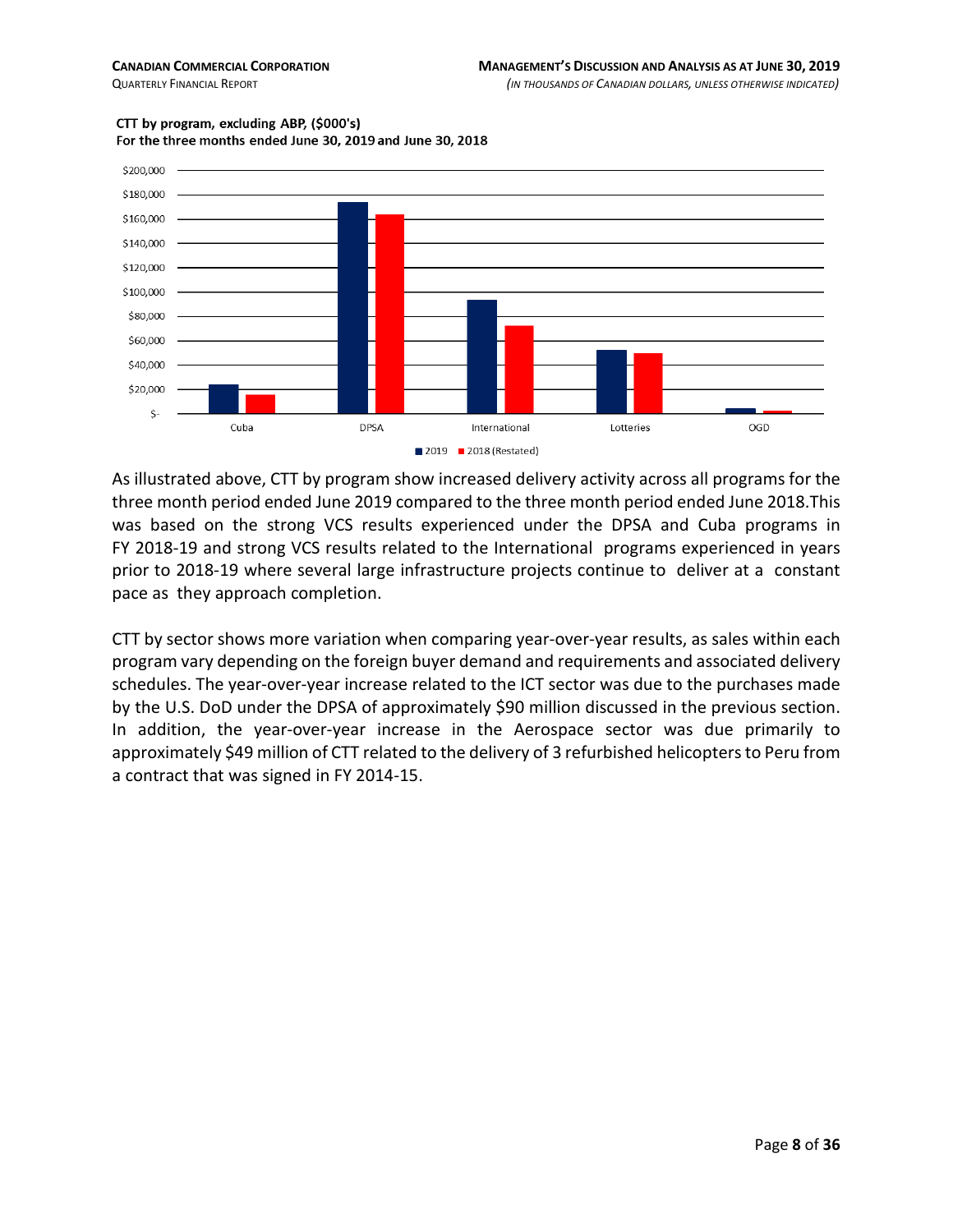#### <span id="page-8-0"></span>**SUMMARY OF FINANCIAL RESULTS**

A discussion of CCC's financial highlights for the period ended June 30, 2019 follows.

#### **Statement of Comprehensive Income (Loss) discussion**

| Net profit (loss) (\$000's)         |       |                 | Increase (Decrease) |        |  |  |
|-------------------------------------|-------|-----------------|---------------------|--------|--|--|
| For the three months ended June 30, | 2019  | 2018 (Restated) |                     | %      |  |  |
| Revenues                            | 6,540 | 7,212           | (672)               | (9%)   |  |  |
| Expenses                            | 6,872 | 7.355           | (483)               | (7%)   |  |  |
| Gain (loss) on foreign exchange     | (82)  | 194             | (276)               | (142%) |  |  |
| Net profit (loss)                   | (414) | 51              | (465)               | (912%) |  |  |

For the three month period ended June 2019, the Corporation recorded a net loss of \$414 thousand, a decrease of \$465 thousand, from the prior year net gain of \$51 thousand. The result was due to a combination of lower revenues and loss on foreign exchange partially offset by lower expenses when compared to the prior year. The lower revenues are due primarily to a decrease in Other income.

CCC has a natural hedge against foreign exchange gains or losses that would otherwise impact the net results of operations and comprehensive income. Unhedged foreign exchange balances are monitored and managed to negligible levels.

| <b>Revenues</b><br>Revenues (\$000's) |       |                 | Increase (Decrease) |       | % of Total |      |
|---------------------------------------|-------|-----------------|---------------------|-------|------------|------|
| For the three months ended June 30,   | 2019  | 2018 (Restated) |                     | %     | 2019       | 2018 |
| Fees for service                      | 6,082 | 6,057           | 25                  | <1%   | 93%        | 84%  |
| Other income                          | 164   | 1,097           | (933)               | (85%) | 3%         | 15%  |
| Finance income, net                   | 294   | 58              | 236                 | 407%  | 4%         | 1%   |
| Total                                 | 6.540 | 7.212           | (672)               | (9%)  | 100%       | 100% |

Total revenues of \$6.5 million for the three months ended June 30, 2019 were 9% lower compared to the same period last year. The period-over-period decrease is primarily attributable to a \$933 thousand decrease in other income. Other income is primarily comprised of fees earned on early discounted payments made to Canadian exporters. This decrease was partially offset by an increase in finance income of \$236 thousand.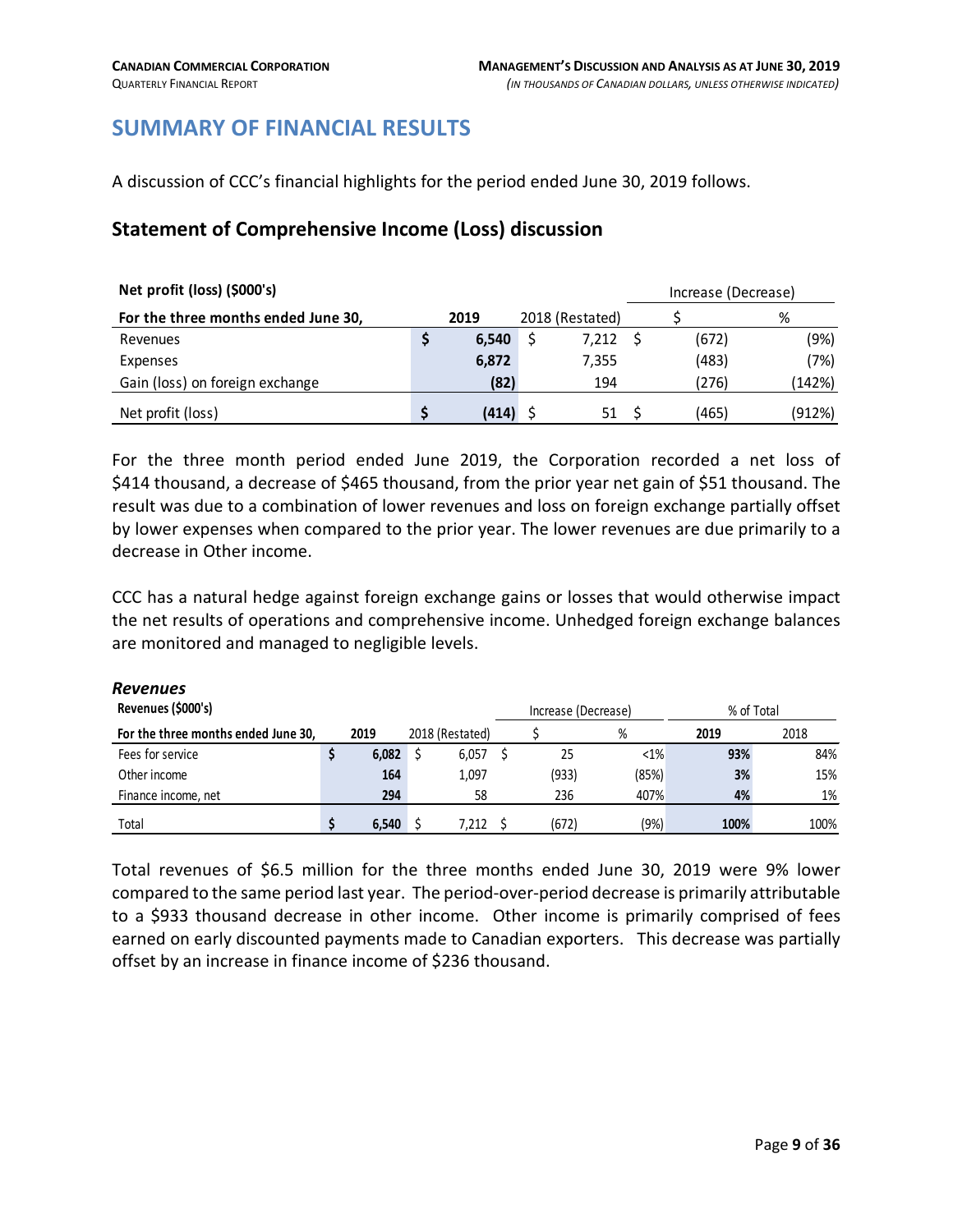#### *Fees for service by sector*

| Fees for service by sector (\$000's) |                |     |                 |    | Increase (Decrease) |         | % of Total |         |
|--------------------------------------|----------------|-----|-----------------|----|---------------------|---------|------------|---------|
| For the three months ended June 30.  | 2019           |     | 2018 (Restated) |    |                     | %       | 2019       | 2018    |
| Aerospace                            | \$<br>373      | \$  | 337             | Ŝ. | 36                  | 11%     | 6%         | 6%      |
| Cleantech                            | $\blacksquare$ |     | 88              |    | (88)                | (100%)  |            | 1%      |
| Construction / Infrastructure        | 1,040          |     | 1,778           |    | (738)               | (42%)   | 17%        | 29%     |
| Defence                              | 15             |     | 20              |    | (5)                 | (25%)   | $1%$       | $< 1\%$ |
| ICT                                  | 241            |     | 305             |    | (64)                | (21%)   | 4%         | 6%      |
| Other                                | 1,153          |     | 753             |    | 400                 | 53%     | 19%        | 12%     |
| <b>Total excluding ABP</b>           | 2.822          | - Ś | 3.281           |    | (459)               | (14%)   | 46%        | 54%     |
| ABP                                  | 3,260          |     | 2,776           |    | 484                 | 17%     | 54%        | 46%     |
| <b>Total including ABP</b>           | \$<br>6.082    | -Ŝ  | 6,057           | Ś  | 25                  | $< 1\%$ | 100%       | 100%    |

#### *Fees for service by program*

| Fees for service by program (\$000's) |      |       |                          | % of Total<br>Increase (Decrease) |       |         |      |      |  |
|---------------------------------------|------|-------|--------------------------|-----------------------------------|-------|---------|------|------|--|
| For the three months ended June 30,   | 2019 |       | 2018 (Restated)          |                                   |       | %       | 2019 | 2018 |  |
| Cuba                                  |      | 656   | 437<br>S                 | S                                 | 219   | 50%     | 11%  | 7%   |  |
| <b>DPSA</b>                           |      |       | $\overline{\phantom{a}}$ |                                   |       |         |      |      |  |
| International                         |      | 1,453 | 2,248                    |                                   | (795) | (35%)   | 24%  | 37%  |  |
| Lotteries                             |      | 174   | 172                      |                                   |       | 1%      | 3%   | 3%   |  |
| OGD                                   |      | 539   | 424                      |                                   | 115   | 27%     | 8%   | 7%   |  |
| Total excluding ABP                   |      | 2,822 | 3,281<br>-\$             | S                                 | (459) | (14%)   | 46%  | 54%  |  |
| ABP                                   |      | 3,260 | 2,776                    |                                   | 484   | 17%     | 54%  | 46%  |  |
| Total including ABP                   |      | 6,082 | 6,057                    |                                   | 25    | $< 1\%$ | 100% | 100% |  |

The Corporation charges fees for service in all programs, except the DPSA. Fees are generally calculated as a percentage of the contract value. Fees are negotiated on a contract-by-contract basis, and, within an acceptable range, are generally reflective of a project's risk profile. Fees are recognized as revenue when the Corporation has completed its performance obligation pursuant to each contract, and are generally commensurate with CTT.

Total fees for service revenues for the three months ended June 30, 2019 was approximately at the same level compared to the prior year. This was primarily due to offsetting movements across sectors. The increases in fees earned from the other sector (\$400 thousand) and ABP (\$484 thousand) were offset by decreased fees earned in Construction/Infrastructure (\$738 thousand), Cleantech (\$88 thousand) and ICT (\$64 thousand). The decrease in Construction/Infrastructure occurred as several large infrastructure projects continue to deliver at a constant but diminishing pace as they approach completion.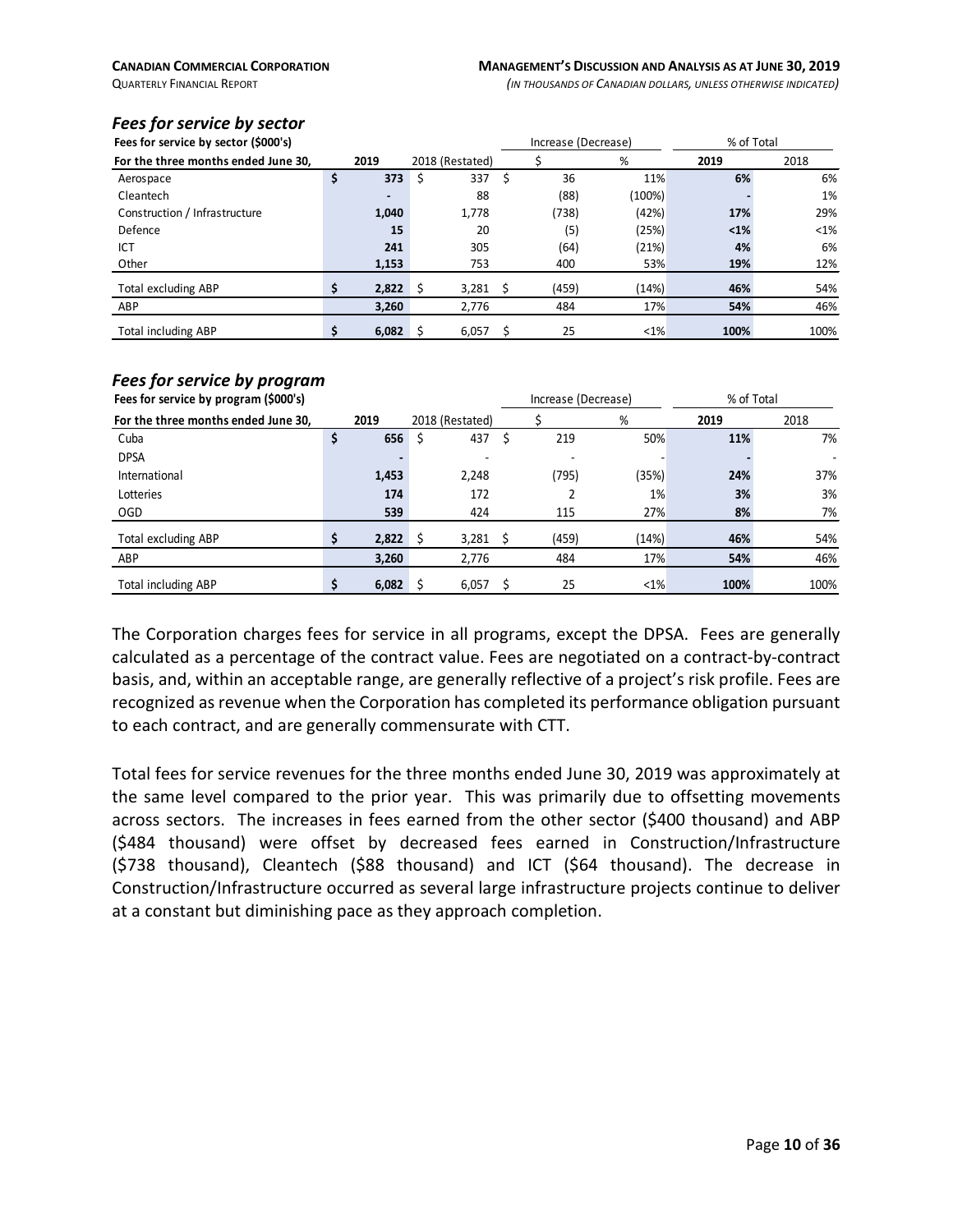#### *Expenses*

### *Administrative expenses*

| Administrative expenses (\$000's)                   |                         |             |      |       | Increase (Decrease) |      | % of Total |  |
|-----------------------------------------------------|-------------------------|-------------|------|-------|---------------------|------|------------|--|
| For the three months ended June 30,                 | 2019<br>2018 (Restated) |             |      |       | %                   | 2019 | 2018       |  |
| Workforce compensation and related expenses $\oint$ | 4,741                   | 4,827<br>\$ | - \$ | (86)  | (2%)                | 69%  | 66%        |  |
| Contract management services                        | 661                     | 661         |      |       |                     | 10%  | 9%         |  |
| Rent and related expenses                           | 352                     | 325         |      | 27    | 8%                  | 5%   | 4%         |  |
| Software, hardware and support                      | 341                     | 397         |      | (56)  | (14%)               | 5%   | 5%         |  |
| Consultants                                         | 322                     | 300         |      | 22    | 7%                  | 4%   | 4%         |  |
| Travel and hospitality                              | 259                     | 483         |      | (224) | (46%)               | 4%   | 6%         |  |
| Depreciation                                        | 102                     | 113         |      | (11)  | (10%)               | 1%   | 2%         |  |
| Communications                                      | 42                      | 133         |      | (91)  | (68%)               | 1%   | 2%         |  |
| Other expenses                                      | 52                      | 116         |      | (64)  | (55%)               | 1%   | 2%         |  |
| Total                                               | 6,872                   | 7,355       |      | (483) | (7%)                | 100% | 100%       |  |

Administrative expenses of \$6.9 million were \$483 thousand or 7% lower for the three months ended June 30, 2019 compared to the prior year. Although almost half of the decrease was due to reduced travel and hospitality (\$224 thousand) activity, reductions were achieved across the majority of expenditures.

CCC continuously assesses staff levels to achieve cost efficiencies where possible. It does this by reviewing and improving its alignment between the Corporation's resources and operational activities. Budgets are set with assumptions regarding capacity required to deliver the Corporation's forecasted business volume. Budgets are managed with a view to controlling expenditures relative to revenues earned throughout the year. CCC continues to strengthen its culture of continuous improvement, implementing process changes to improve efficiencies and allow resources to be redistributed, resulting in an increase of overall capacity.

#### *Contract remediation expenses*

Contract remediation expenses are recorded as actual amounts are incurred or can be reasonably estimated. For the three months ended June 30, 2019 and June 30, 2018 no contract remediation expenses were recorded. This result is a reflection of the Corporation's robust contract management and Enterprise Risk Management ("ERM") practices.

#### **Statement of Financial Position discussion**

Assets and liabilities include amounts where funds received from a foreign buyer have not yet been transferred to the Canadian exporter, or in cases where the Corporation has made payments to Canadian exporters before collecting from foreign buyers.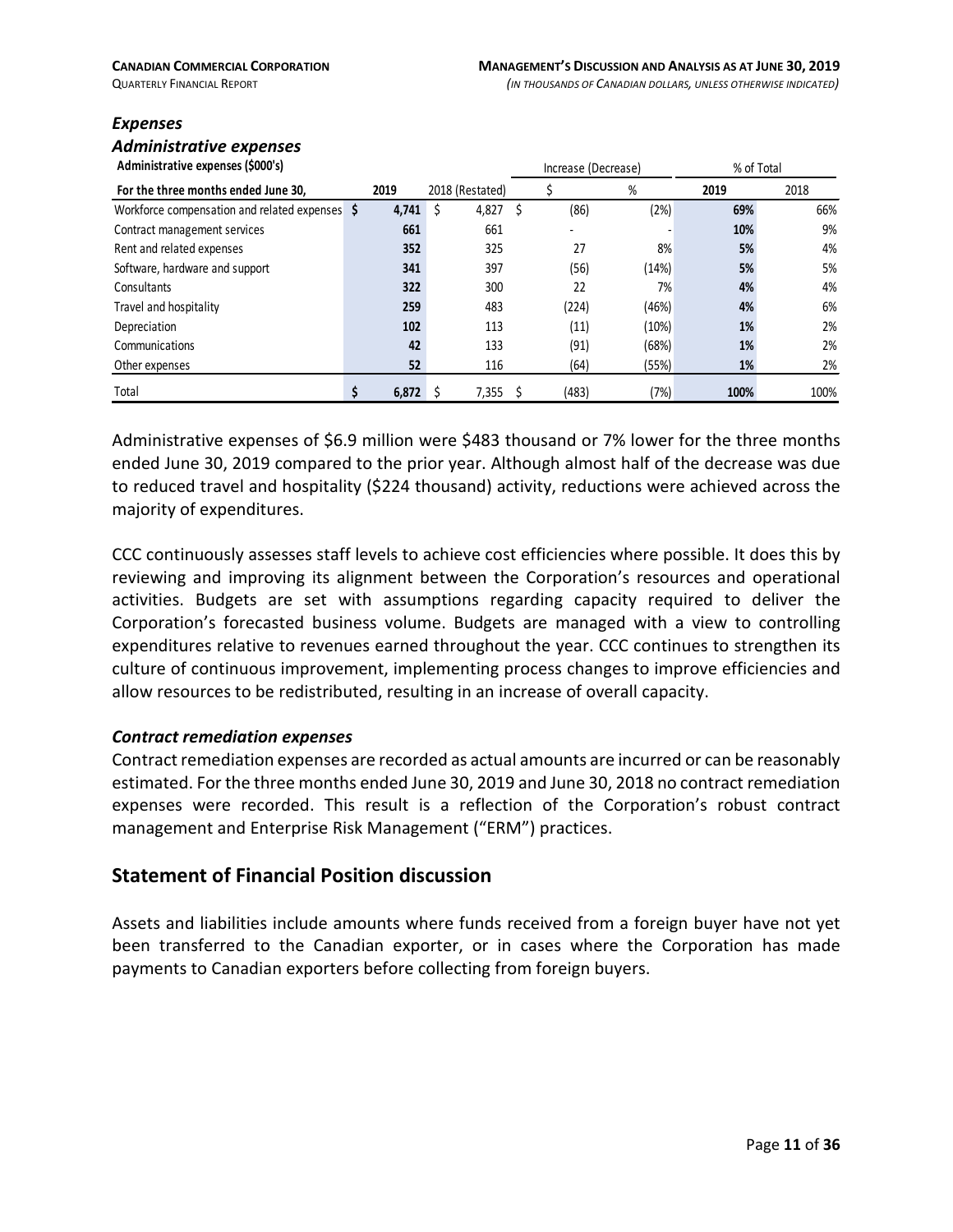Statement of Financial Position items such as cash and cash equivalents, accounts receivable and accounts payable represent a momentary view at a specific point in time. These balances can fluctuate widely on a daily basis as, at times, tens of millions of dollars can be received one day and paid the next or vice versa.

It is notable that although the financial reporting is presented on an agent basis, CCC remains the primary obligor on its international contracts with foreign buyers, and remains liable for contractual performance. As the prime contractor, the Corporation is contractually obligated to complete contracts with foreign buyers ensuring that the terms of the contract are fulfilled regardless of performance by the Canadian exporter.

| лээс ы                    |               |                |        |                     |      |               |                |  |
|---------------------------|---------------|----------------|--------|---------------------|------|---------------|----------------|--|
| Assets (\$000's)          |               |                |        | Increase (Decrease) |      | % of Total    |                |  |
| As at                     | June 30, 2019 | March 31, 2019 |        |                     | %    | June 30, 2019 | March 31, 2019 |  |
| Cash and cash equivalents | \$<br>47,411  |                | 58.481 | (11,070)            | (19% | 58%           | 66%            |  |
| Accounts receivable       | 31,199        |                | 27,603 | 3,596               | 13%  | 38%           | 31%            |  |
| Other assets              | 521           |                | 403    | 118                 | 29%  | 1%            | $< 1\%$        |  |
| Property and equipment    | 2.543         |                | 2.645  | (102)               | (4%) | 3%            | 3%             |  |
| Total assets              | 81,674        |                | 89.132 | (7,458)             | (8%) | 100%          | 100%           |  |

Total assets at June 30, 2019 decreased by \$7.5 million or 8% from the March 31, 2019 year end. This is primarily driven by a decrease in cash and cash equivalents of \$11.1 million, partially offset by an increase in accounts receivable by \$3.6 million.

Accounts receivable include uncollected fees for service and amounts due from foreign buyers that have already been paid to Canadian exporters under the accounts payable early payment discounting program.

| LIUMIILILJ                               |               |                |                     |       |               |                |  |
|------------------------------------------|---------------|----------------|---------------------|-------|---------------|----------------|--|
| Liabilities (\$000's)                    |               |                | Increase (Decrease) |       | % of Total    |                |  |
| As at                                    | June 30, 2019 | March 31, 2019 |                     | %     | June 30, 2019 | March 31, 2019 |  |
| Accounts payable and accrued liabilities | \$<br>17,184  | 35.456<br>- S  | (18, 272)           | (52%) | 28%           | 52%            |  |
| Holdbacks and deferred revenue           | 11,478        | 7,228          | 4,250               | 59%   | 19%           | 11%            |  |
| Advances                                 | 27,164        | 20,076         | 7.088               | 35%   | 45%           | 30%            |  |
| Employee benefits                        | 1,623         | 1,667          | (44)                | (3%)  | 3%            | 2%             |  |
| Deferred lease incentives                | 3.290         | 3,356          | (66)                | (2%)  | 5%            | 5%             |  |
| <b>Total liabilities</b>                 | 60,739        | 67.783         | (7,044)             | (10%) | 100%          | 100%           |  |

#### *Liabilities*

*Assets*

The net decrease in liabilities of \$7.0 million compared to March 31, 2019 was due to decreases in sums received from foreign buyers and passed on to Canadian exporters. At times, advances received from foreign buyers are held back and released to the Canadian exporter as delivery obligations are met.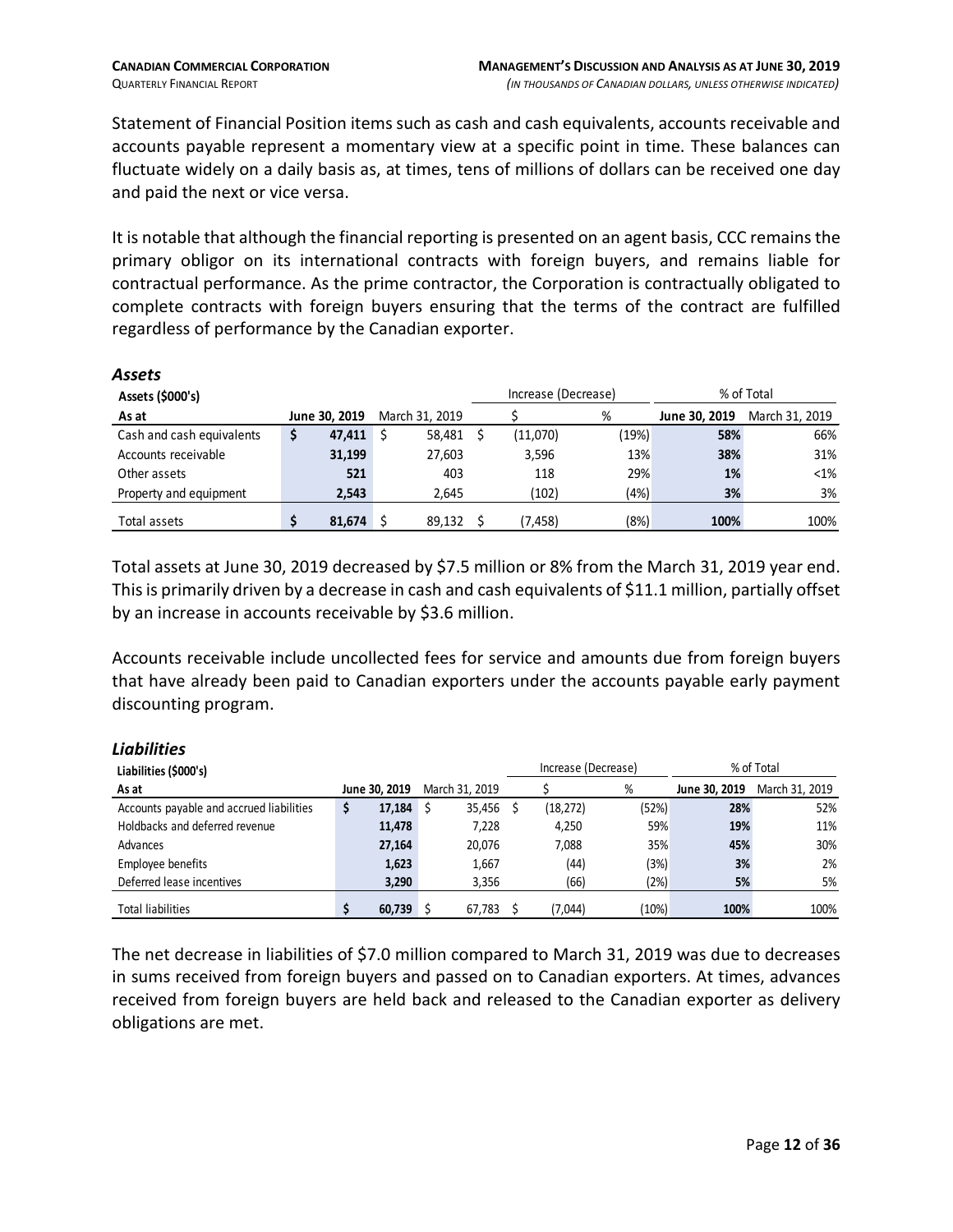#### **Statement of Cash Flows discussion**

| Cash flows (\$000's)                                         |           |                 |                | Increase (Decrease) |   |       | % of Total |      |  |  |
|--------------------------------------------------------------|-----------|-----------------|----------------|---------------------|---|-------|------------|------|--|--|
| For the three months ended June 30,                          | 2019      | 2018 (Restated) |                |                     | % |       | 2019       | 2018 |  |  |
| Operating activities                                         | (10, 948) |                 | $(19.504)$ \$  | 8.556               |   | (44%) | 99%        | 95%  |  |  |
| Investing activities                                         | -         |                 |                |                     |   |       |            |      |  |  |
| Effect of exchange rate changes on cash and cash equivalents | (122)     |                 | (974)          | 852                 |   | (87%) | 1%         | 5%   |  |  |
| Net decrease in cash and cash equivalents                    | (11,070)  |                 | $(20, 478)$ \$ | 9.408               |   | (46%) | 100%       | 100% |  |  |

Cash and cash equivalents represent a momentary view at a specific point in time. The Corporation's cash balances fluctuate widely on a daily basis as, at times, tens of millions of dollars can be received one day and paid the next or vice versa. It is notable that although cash flows reported reflect reporting as an agent, CCC also receives significant amounts from foreign buyers for payment to Canadian exporters as contractual performance obligations are fulfilled.

On contracts outside of the DPSA program, the Corporation generally pays its Canadian exporters within five business days after CCC receives payment from the foreign buyer (i.e. pay when paid). Under the DPSA program, the Corporation generally pays its Canadian exporters within thirty days of receipt of an invoice. The Corporation may use its own funds to pay Canadian exporters on or before the 30<sup>th</sup> day in instances where payment has not yet been received from the DPSA buyer. Depending on the timing differences between receipt and payment, these transactions can span across reporting periods and can cause variations in cash flows from one period to the next, with receivables being paid to the Corporation at the end of one period and payments being made to the Canadian exporter early in the next.

#### **Comparison of financial results to budget in the Corporate Plan**

The 2019-20 to 2023-24 Corporate Plan has been approved by the Corporation's Board of Directors but has not yet been approved by the Government of Canada.

The financial results for the three month period ended June 30, 2019 are compared to the budget contained in the CCC 2019-20 to 2023-24 Corporate Plan.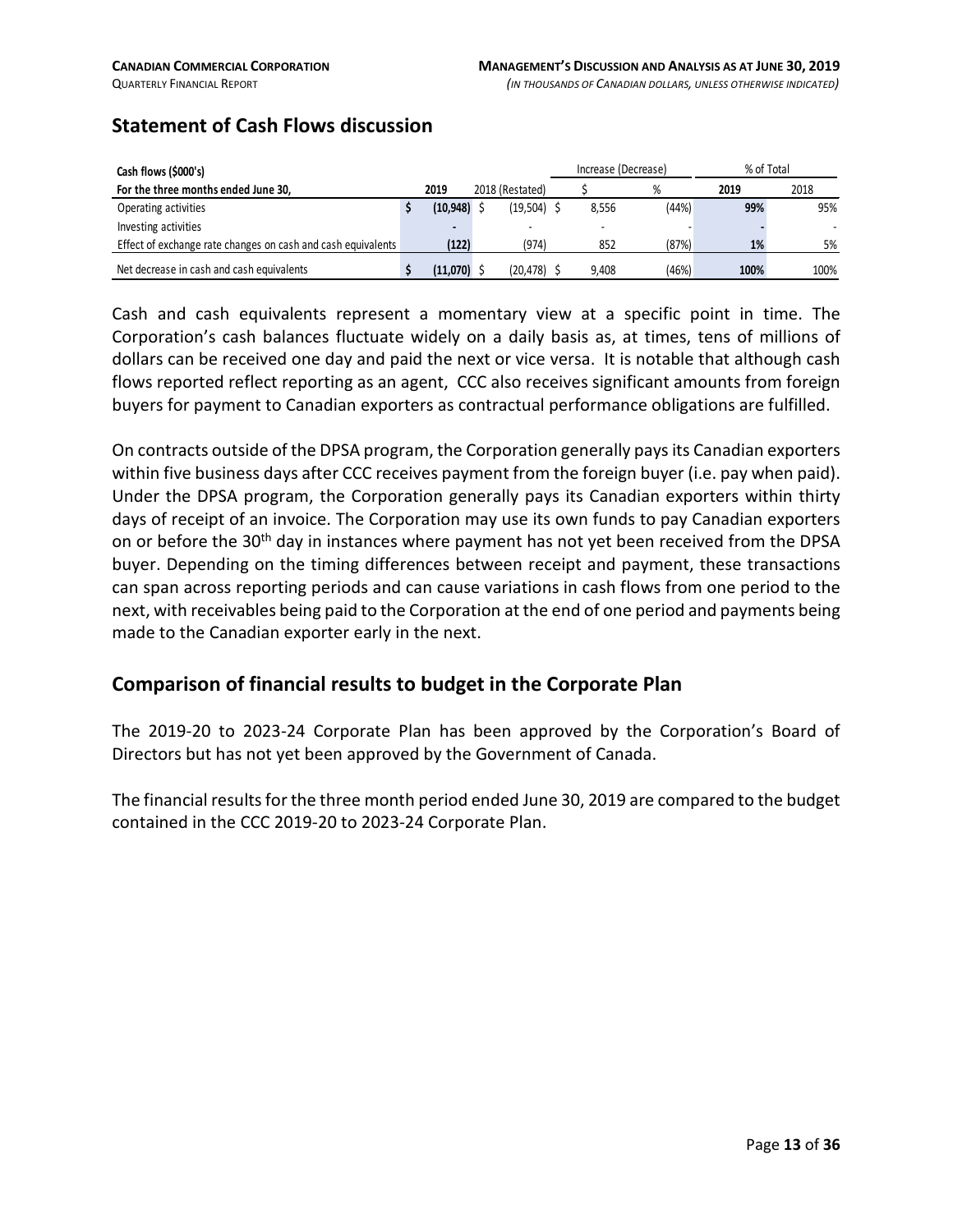| Net profit (loss) (\$000's)              |             |    |               |      | Variance |       |
|------------------------------------------|-------------|----|---------------|------|----------|-------|
| For the three months ended June 30, 2019 | Actual      |    | <b>Budget</b> |      |          | %     |
| <b>Revenues</b>                          |             |    |               |      |          |       |
| Fees for service                         | \$<br>6,082 | \$ | 5,886         | - \$ | 196      | 3%    |
| Other income                             | 164         |    | 75            |      | 89       | 119%  |
| Finance income, net                      | 294         |    | 155           |      | 139      | 90%   |
| <b>Total revenues</b>                    | \$<br>6,540 | Ş  | $6,116$ \$    |      | 424      | 7%    |
| <b>Expenses</b>                          |             |    |               |      |          |       |
| Administrative expenses                  | 6,872       |    | 7,899         |      | 1,027    | 13%   |
| Contract remediation expenses            |             |    | 1             |      |          | 100%  |
| <b>Total expenses</b>                    | \$<br>6,872 |    | 7,900         | -S   | 1,028    | 13%   |
| Loss on foreign exchange                 | (82)        |    |               |      | (82)     |       |
| <b>Net loss</b>                          | (414) \$    |    | $(1,784)$ \$  |      | 1,370    | (77%) |

For the three months ended June 30, the Corporation recorded a net loss of \$414 thousand, an improvement of \$1.4 million over the Corporate Plan budget loss of \$1.8 million. The result was due to a combination of favourable variances related to fees for service (\$196 thousand), other income (\$88 thousand) and finance income (\$139 thousand) and administrative expenses (\$1.0 million).

The favourable variance of \$196 thousand regarding fees for service resulted primarily from higher than anticipated billing activity related to the ABP which offset lower level of fees recorded on international program activity as several contract pursuits have been delayed, a consistent challenge to predicting government-to-government contracting business .

Other income includes fees earned from early discounted payments to Canadian exporters and other miscellaneous amounts. The favourable variance of \$88 thousand is attributable primarily to the write-off of legacy account balances that are not budgeted.

The favourable variance of \$1.0 million regarding administrative expenses related to: (1) lower workforce compensation expenses (\$359 thousand), stemming from vacancies related to retirements and attrition; (2) lower than planned level of travel and hospitality (\$292 thousand) through the first three months of the fiscal year; and (3) several other lines of expenditures (\$376 thousand). Expense budgets are set based on capacity requirement assumptions related to the Corporation's forecasted business volume; budgets are managed in a prudent manner, controlling expenditures to the extent possible relative to revenues earned throughout the year.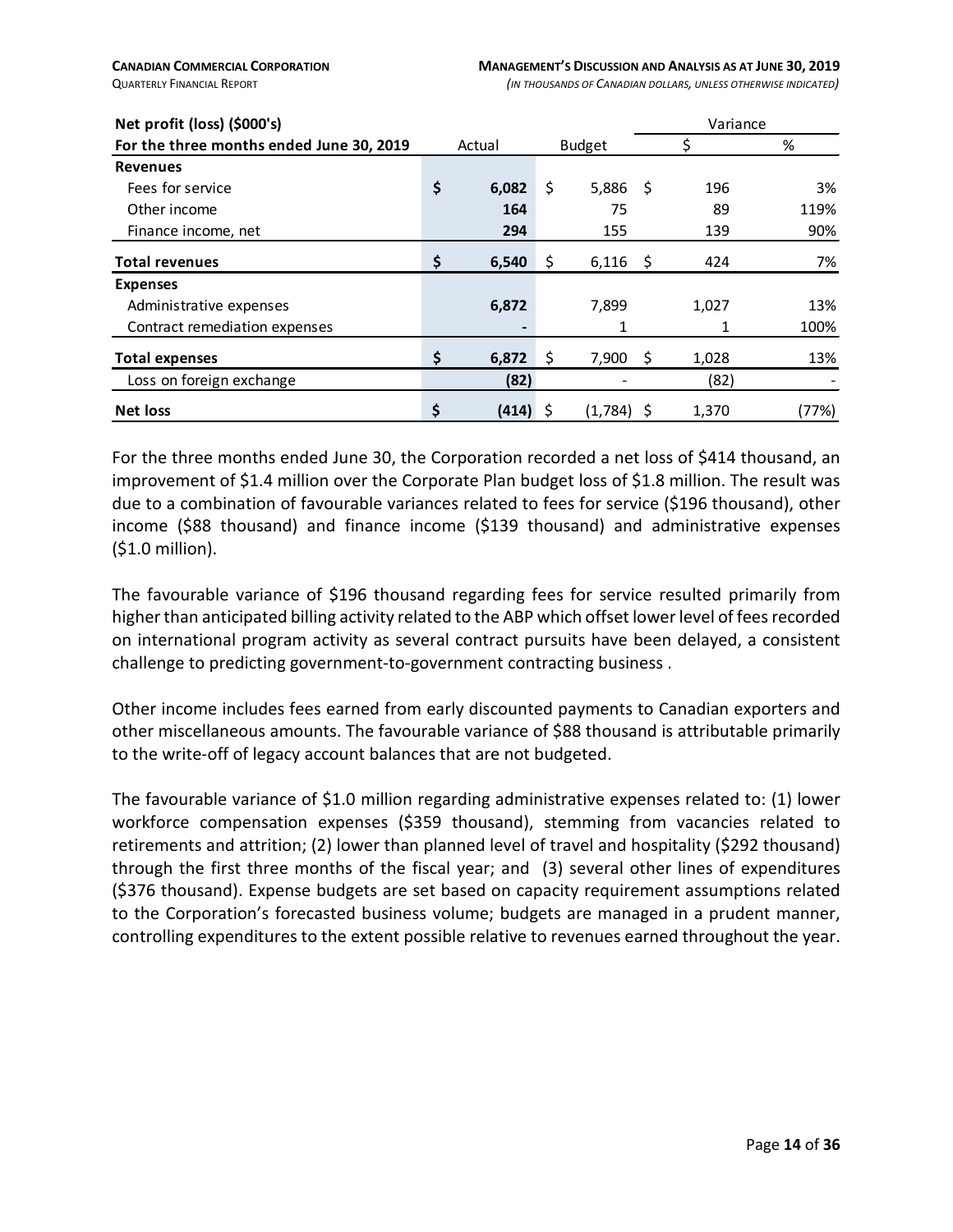### <span id="page-14-0"></span>**2019-20 FORECAST**

In 2019-20, net revenues are expected to be lower than 2018-19. This is primarily due to the lower level of fee generating contracts signed in 2018-19 and delays in contract signing that are expected to persist early in 2019-20. In addition, large infrastructure contracts currently in the delivery stage are expected to wind down as they near completion, resulting in lower levels of CTT and Fees for service.

In 2019-20, administrative expenses are expected to increase in relation to 2018-19, largely due to:

- Increased workforce compensation and related expenses in accordance with CCC's collective bargaining agreement;
- Incremental resources in support of the 2019-20 Corporate Plan initiatives;
- Increased travel requirements to grow CCC's base of foreign buyers and the number of contracts under management; and
- Investments in organizational development and systems to drive diversification results.

### <span id="page-14-1"></span>**CCC'S COMMITMENT TO RISK MANAGEMENT**

CCC manages various risks as it undertakes to fulfill its mandate of promoting and facilitating international trade on behalf of Canadian exporters. The strategy for managing these risks is discussed in detail in the Corporation's fiscal 2018-19 Annual Report and 2017-18 Corporate Plan Summary.

Management continues to align its corporate social responsibility framework with that of the Government of Canada. Collaboration with other Government stakeholders ensures that a consistent approach and decision-making process is in place when assessing Canadian exporters on issues related to bribery and corruption as well as buyer human rights records.

Cyber risk is an ongoing threat, as cyber-attacks appear to be the new reality. Numerous improvements to CCC's information systems were implemented during the past year and the Corporation continues to evolve its approach to cyber risk management.

Except for the changes mentioned above, there are no other significant changes, new risks or uncertainties identified during the period ended June 30, 2019, as compared to those previously reported or discussed.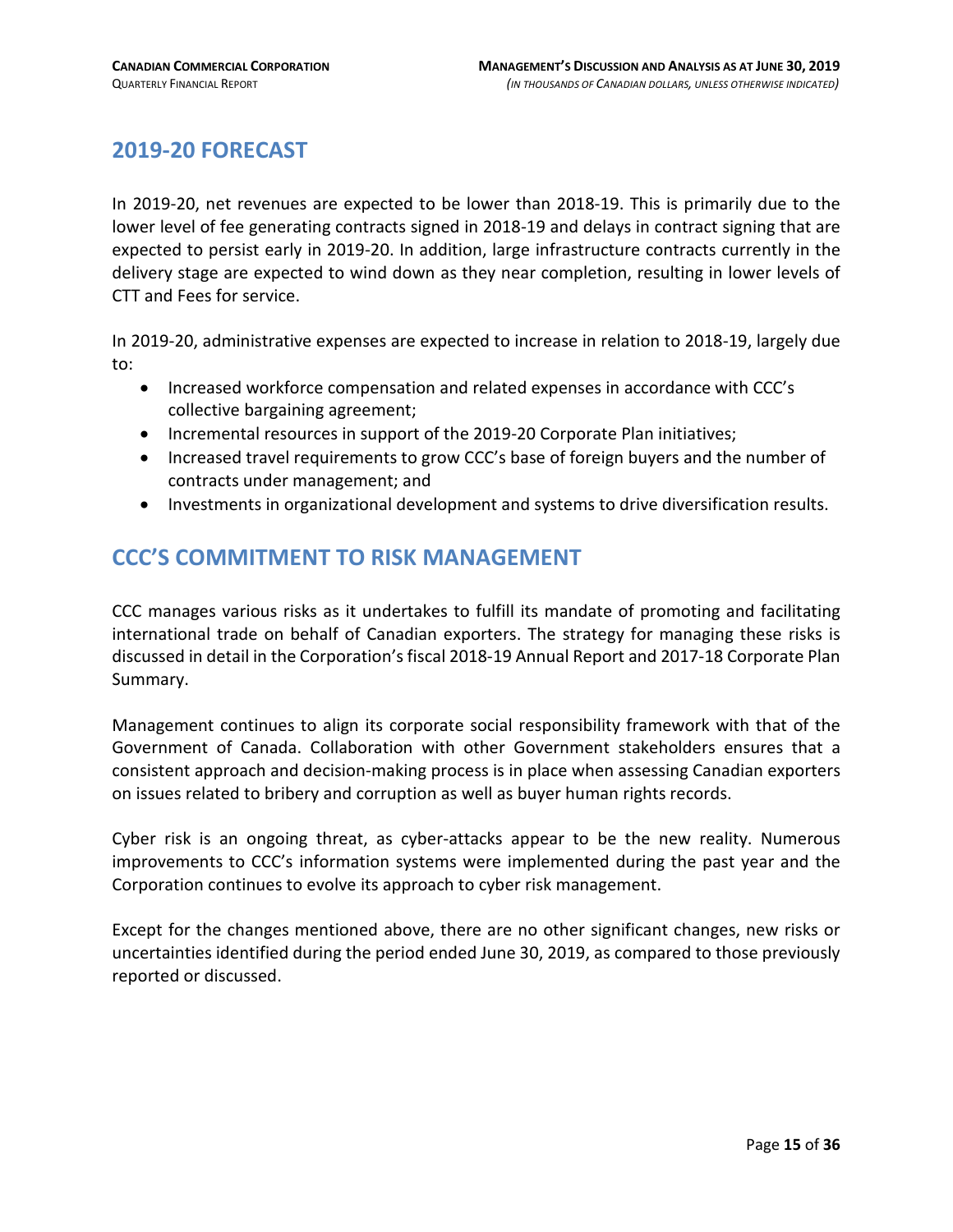# <span id="page-15-0"></span>MANAGEMENT RESPONSIBILITY FOR FINANCIAL STATEMENTS

Management is responsible for the preparation and fair presentation of these quarterly financial statements in accordance with the Treasury Board of Canada Standard on Quarterly Financial Reports for Crown Corporations, and for such internal controls as Management determines is necessary to enable the preparation of quarterly financial statements that are free from material misstatement. Management is also responsible for ensuring all other information in this quarterly financial report is consistent, where appropriate, with the quarterly financial statements. These quarterly financial statements have not been audited or reviewed by an external auditor.

Based on our knowledge, these unaudited quarterly financial statements present fairly, in all material respects, the financial position, results of operations and cash flows of the corporation, as at the date of and for the periods presented in the quarterly financial statements.

Waldel.

Martin Zablocki **Ernie Briard** Chief Executive Officer Chief Financial Officer

Ottawa, Canada August 15, 2019

President and Vice-President, Corporate Services and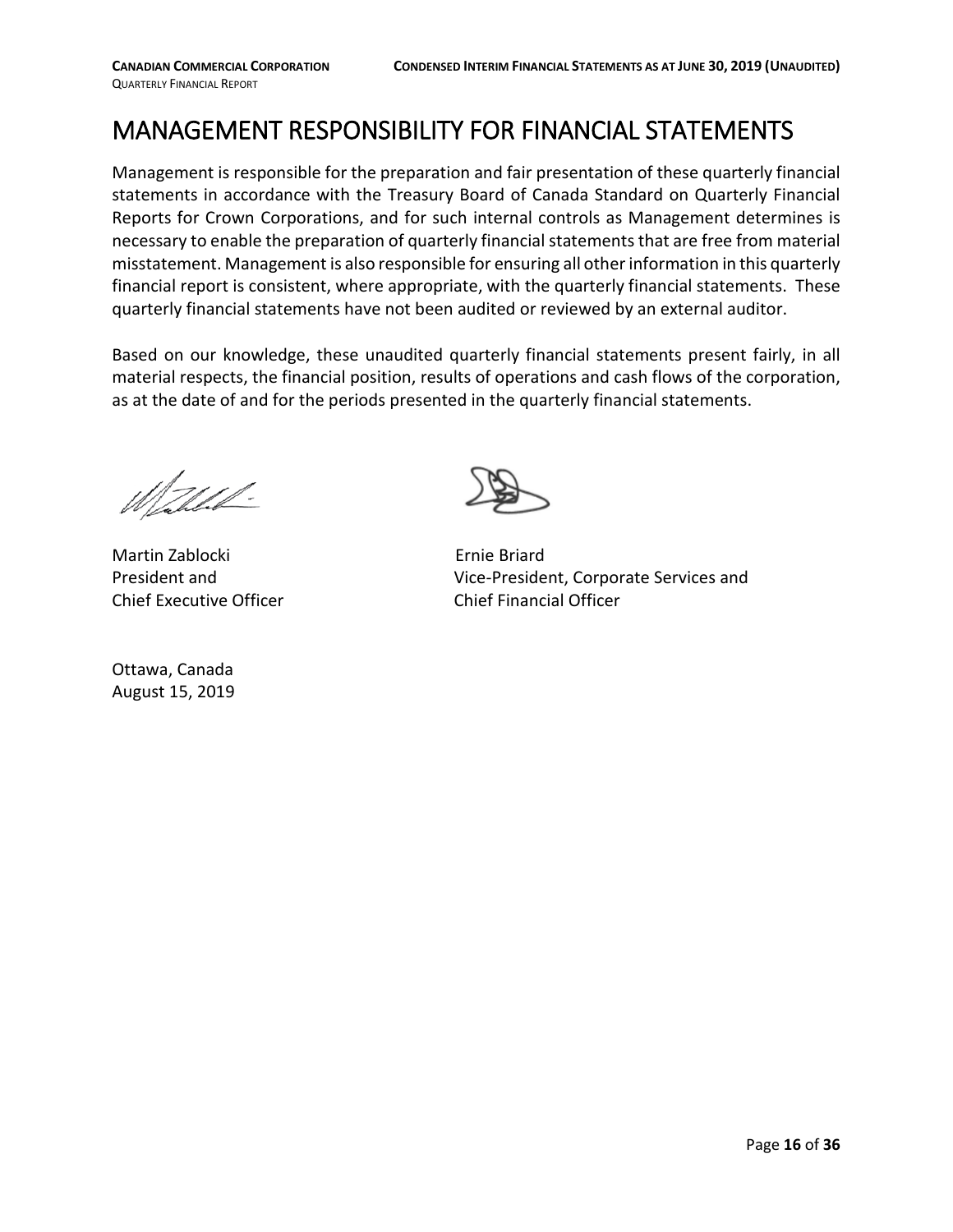# <span id="page-16-0"></span>CONDENSED INTERIM FINANCIAL STATEMENTS (UNAUDITED)

#### <span id="page-16-1"></span>**Statement of Financial Position (Unaudited)**

|                                          |                | <b>June 30,</b> | March 31,     | June 30,       |
|------------------------------------------|----------------|-----------------|---------------|----------------|
| As at                                    | <b>Notes</b>   | 2019            | 2019          | 2018           |
|                                          |                |                 |               | (Restated -    |
|                                          |                |                 |               | Note 4)        |
| <b>ASSETS</b>                            |                |                 |               |                |
| <b>Current assets</b>                    |                |                 |               |                |
| Cash and cash equivalents                | 5              | \$<br>47,411    | ∣\$<br>58,481 | 22,877<br>- \$ |
| Accounts receivable                      | $6$ , 11       | 31,199          | 27,603        | 56,724         |
| Other assets                             | $\overline{7}$ | 521             | 403           | 843            |
|                                          |                | 79,131          | 86,487        | 80,444         |
|                                          |                |                 |               |                |
| <b>Non-current assets</b>                |                |                 |               |                |
| Property and equipment                   |                | 2,543           | 2,645         | 2,983          |
| <b>Total assets</b>                      |                | \$<br>81,674    | \$<br>89,132  | \$<br>83,427   |
|                                          |                |                 |               |                |
| <b>LIABILITIES</b>                       |                |                 |               |                |
| <b>Current liabilities</b>               |                |                 |               |                |
| Accounts payable and accrued liabilities | 8,11           | \$<br>17,184    | \$<br>35,456  | \$<br>17,713   |
| Holdbacks                                | 15             | 10,699          | 6,147         | 6,048          |
| Advances                                 |                | 27,164          | 20,076        | 36,295         |
| Deferred revenue                         | 9              | 779             | 1,081         | 942            |
| Deferred lease incentives                |                | 265             | 265           | 265            |
| Employee benefits                        |                | 1,454           | 1,454         | 1,267          |
|                                          |                | 57,545          | 64,479        | 62,530         |
| <b>Non-current liabilities</b>           |                |                 |               |                |
| Deferred lease incentives                |                | 3,025           | 3,091         | 3,290          |
| Employee benefits                        |                | 169             | 213           | 324            |
|                                          |                | 3,194           | 3,304         | 3,614          |
| <b>Total liabilities</b>                 |                | 60,739          | 67,783        | 66,144         |
|                                          |                |                 |               |                |
| <b>EQUITY</b>                            |                |                 |               |                |
| Contributed capital                      |                | 10,000          | 10,000        | 10,000         |
| Retained earnings                        |                | 10,935          | 11,349        | 7,283          |
| Equity of Canada                         |                | 20,935          | 21,349        | 17,283         |
| <b>Total liabilities and equity</b>      |                | \$<br>81,674    | \$<br>89,132  | \$<br>83,427   |
| Contingencies                            | 15             |                 |               |                |

*The accompanying notes are an integral part of the financial statements.* Authorized for issue on August 15, 2019

Wahled.

**Martin Zablocki**<br>**President and Chief Executive Officer Executive Officer Executive Officer Executive Officer** 



Vice-President, Corporate Services and Chief Financial Officer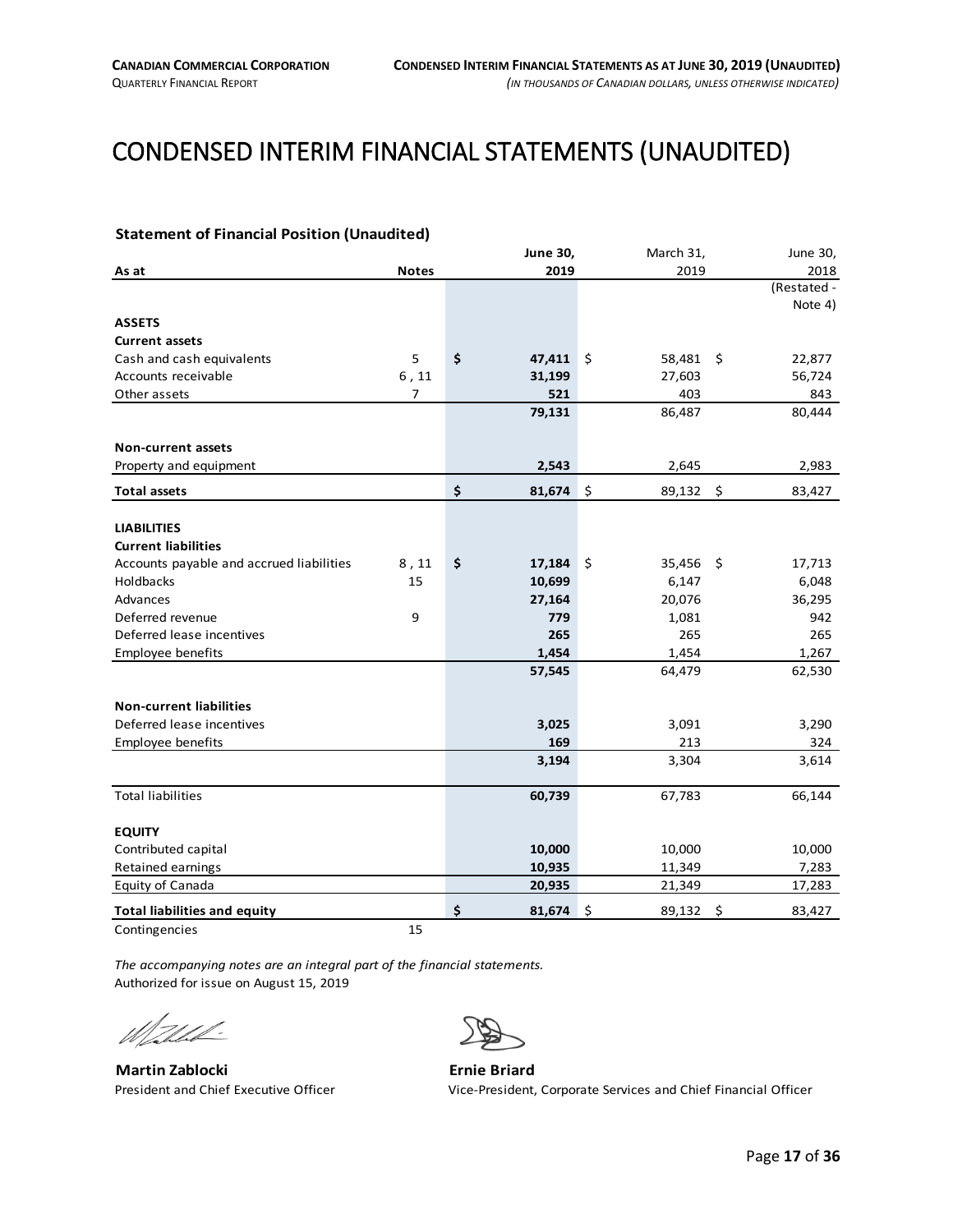#### <span id="page-17-0"></span>**Statement of Comprehensive Income (Loss) (Unaudited)**

|                                                       |              |    | For the three months |    |             |
|-------------------------------------------------------|--------------|----|----------------------|----|-------------|
|                                                       |              |    | ended June 30        |    |             |
|                                                       | <b>Notes</b> |    | 2019                 |    | 2018        |
|                                                       |              |    |                      |    | (Restated - |
|                                                       |              |    |                      |    | Note 4)     |
| <b>REVENUES</b>                                       |              |    |                      |    |             |
| Fees for service                                      | 12           | \$ | 6,082                | Ŝ. | 6,057       |
| Other income                                          |              |    | 164                  |    | 1,097       |
| Finance income, net                                   |              |    | 294                  |    | 58          |
|                                                       |              |    | 6,540                |    | 7,212       |
|                                                       |              |    |                      |    |             |
| <b>ADMINISTRATIVE EXPENSES</b>                        | 13           |    | 6,872                |    | 7,355       |
|                                                       |              |    | (332)                |    | (143)       |
|                                                       |              |    |                      |    |             |
| Gain (loss) on foreign exchange                       |              |    | (82)                 |    | 194         |
| <b>NET PROFIT (LOSS)</b>                              |              | \$ | $(414)$ \$           |    | 51          |
|                                                       |              |    |                      |    |             |
| OTHER COMPREHENSIVE INCOME ITEMS THAT                 |              |    |                      |    |             |
| WILL NOT BE RECLASSIFIED TO NET PROFIT (LOSS)         |              |    |                      |    |             |
| Actuarial gain (loss) on employee benefits obligation |              |    | ٠                    |    |             |
| <b>TOTAL COMPREHENSIVE INCOME (LOSS)</b>              |              | Ś  | $(414)$ \$           |    | 51          |

*The accompanying notes are an integral part of the financial statements.*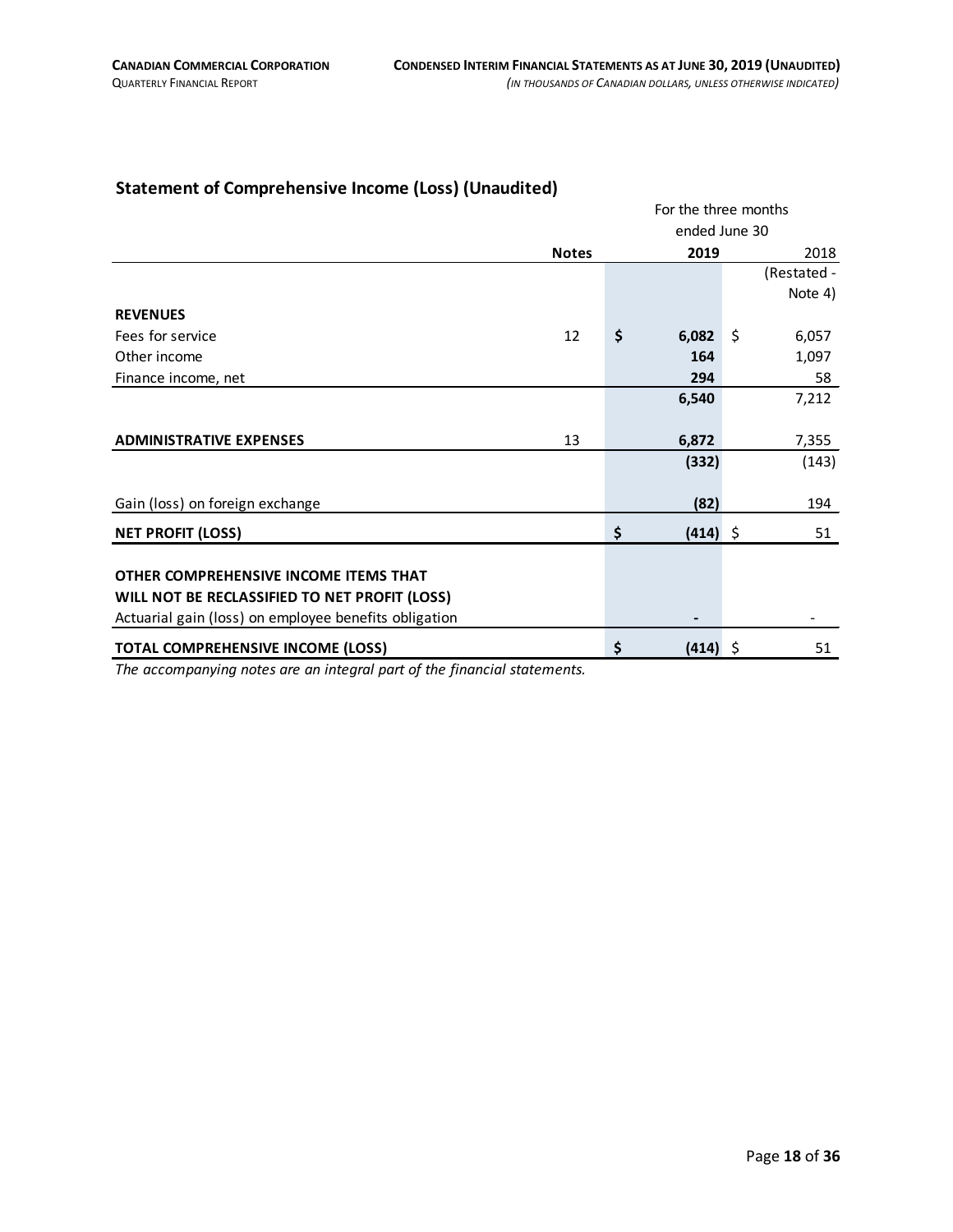#### <span id="page-18-0"></span>**Statement of Changes in Equity (Unaudited)**

|                                          |              | Contributed  | <b>Retained</b> |   |              |
|------------------------------------------|--------------|--------------|-----------------|---|--------------|
| For the three months ended June 30, 2019 | <b>Notes</b> | Capital      | <b>Earnings</b> |   | <b>Total</b> |
| <b>BALANCE MARCH 31, 2019</b>            |              | 10,000<br>\$ | 11,349          | S | 21,349       |
| Net loss                                 |              |              | (414)           |   | (414)        |
| <b>BALANCE JUNE 30, 2019</b>             |              | 10,000       | 10,935          |   | 20,935       |

| For the three months ended June 30, 2018                                                                                                            | <b>Notes</b> | Contributed<br>Capital | <b>Retained</b><br><b>Earnings</b> |   | Total  |
|-----------------------------------------------------------------------------------------------------------------------------------------------------|--------------|------------------------|------------------------------------|---|--------|
| BALANCE MARCH 31, 2018 (Restated)                                                                                                                   |              | 10,000                 | 7,232                              | Ŝ | 17,232 |
| Net profit                                                                                                                                          | 4            |                        | 51                                 |   | 51     |
| BALANCE JUNE 30, 2018 (Restated)<br>the contract of the contract of the contract of the contract of the contract of the contract of the contract of | 4            | 10,000                 | 7,283                              |   | 17,283 |

*The accompanying notes are an integral part of the financial statements.*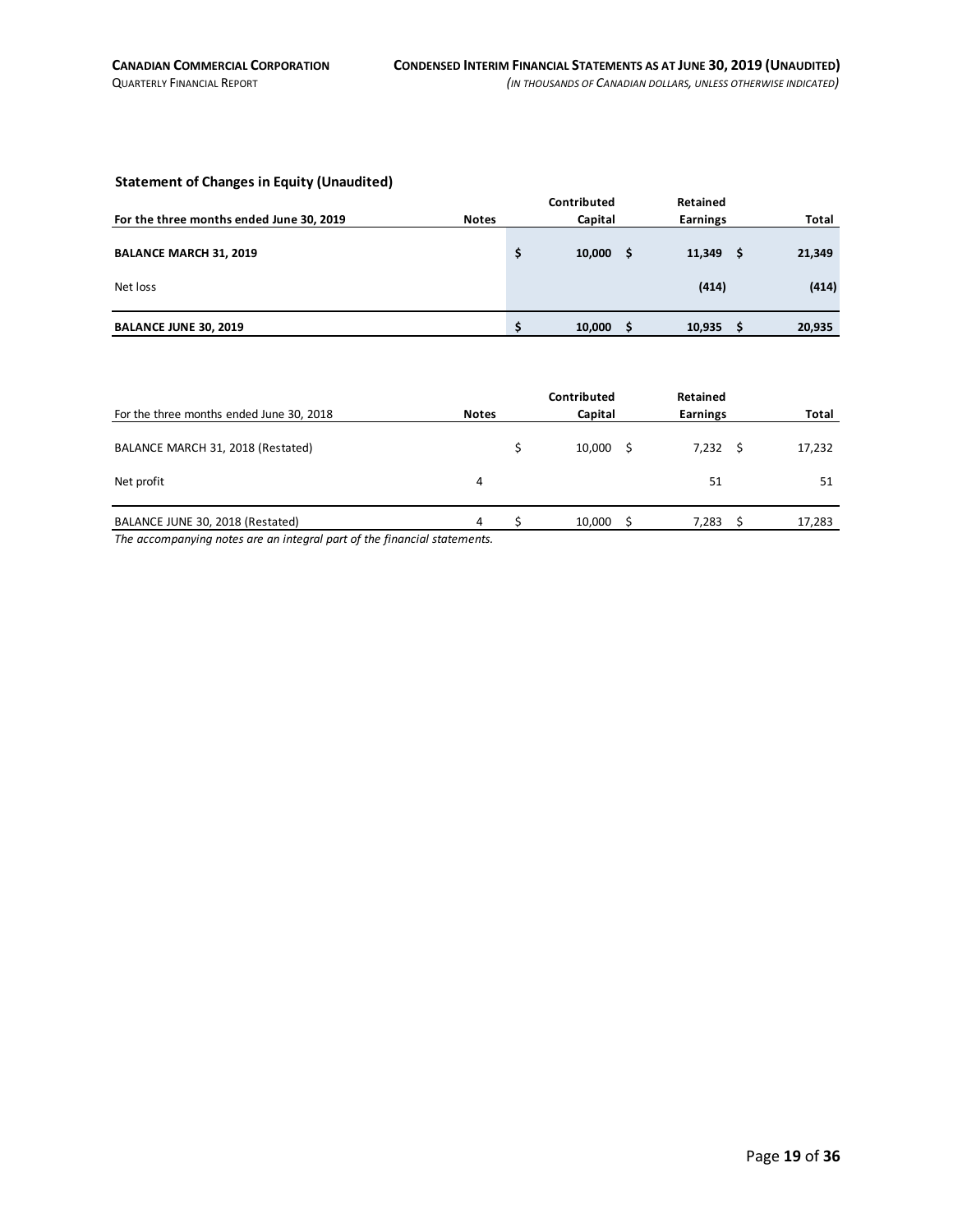#### <span id="page-19-0"></span>**Statement of Cash Flows (Unaudited)**

|                                                                        | For the three months |                  |              |  |  |  |
|------------------------------------------------------------------------|----------------------|------------------|--------------|--|--|--|
|                                                                        |                      | ended June 30    |              |  |  |  |
|                                                                        | <b>Notes</b>         | 2019             | 2018         |  |  |  |
|                                                                        |                      |                  | (Restated -  |  |  |  |
|                                                                        |                      |                  | Note 4)      |  |  |  |
| <b>OPERATING ACTIVITIES</b>                                            |                      |                  |              |  |  |  |
| Net profit (loss)                                                      |                      | \$<br>$(414)$ \$ | 51           |  |  |  |
| Adjustments to determine net cash from (used in) operating activities: |                      |                  |              |  |  |  |
| Depreciation                                                           |                      | 102              | 113          |  |  |  |
| Deferred lease incentives                                              |                      | (66)             | (66)         |  |  |  |
| Employee benefit expense                                               |                      | 51               | 49           |  |  |  |
| Employee benefit payments                                              |                      | (95)             |              |  |  |  |
| Loss on foreign exchange                                               |                      | 122              | 974          |  |  |  |
| Change in working capital from:                                        |                      |                  |              |  |  |  |
| Accounts receivable                                                    | 6, 11                | (3,596)          | (7, 410)     |  |  |  |
| Other assets                                                           | 7                    | (118)            | (659)        |  |  |  |
| Accounts payable and accrued liabilities                               | 8,11                 | (18, 272)        | (9,961)      |  |  |  |
| <b>Holdbacks</b>                                                       | 15                   | 4,552            | 121          |  |  |  |
| Advances                                                               |                      | 7,088            | (2,673)      |  |  |  |
| Deferred revenue                                                       | 9                    | (302)            | (43)         |  |  |  |
| Cash used in operating activities                                      |                      | (10, 948)        | (19, 504)    |  |  |  |
|                                                                        |                      |                  |              |  |  |  |
| Effect of exchange rate changes on cash and cash equivalents           |                      | (122)            | (974)        |  |  |  |
| Net decrease in cash and cash equivalents                              |                      | (11,070)         | (20, 478)    |  |  |  |
| Cash and cash equivalents at the beginning of the year                 |                      | 58,481           | 43,355       |  |  |  |
| Cash and cash equivalents at the end of the period                     |                      | \$<br>47,411     | Ŝ.<br>22,877 |  |  |  |

*The accompanying notes are an integral part of the financial statements.*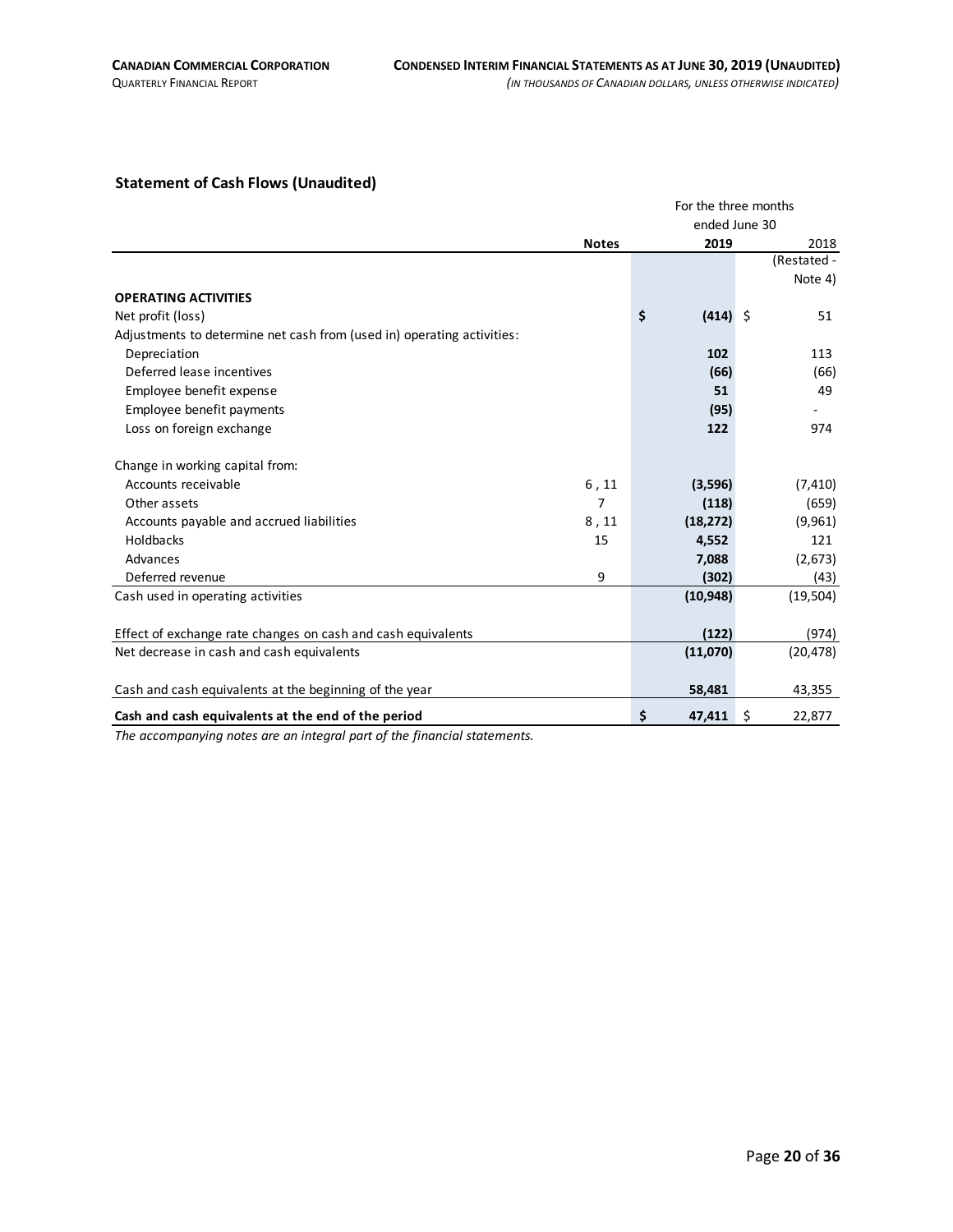# <span id="page-20-0"></span>NOTES TO THE CONDENSED INTERIM FINANCIAL STATEMENTS (UNAUDITED)

#### <span id="page-20-1"></span>**1. NATURE, ORGANIZATION AND FUNDING**

The Canadian Commercial Corporation (the "Corporation") was established in 1946 by the *Canadian Commercial Corporation Act* ("CCC Act"). The Corporation is wholly owned by the Government of Canada and is an agent Crown corporation listed in Part I of Schedule III of the *Financial Administration Act* ("FAA"). The Corporation is domiciled in Canada with a head office located at 350 Albert Street, Ottawa, Ontario. The Corporation operates primarily in Canada with representation in Asia, the Middle East and South America.

The Corporation acts as the prime contracting agency for Canadian exporters when foreign governments, international organizations, or foreign private sector buyers wish to purchase their products and services from Canada through the Government of Canada. The Corporation enters into prime contracts with these foreign buyers and into corresponding domestic contracts with Canadian exporters. Additionally, the Corporation enters into sourcing services agreements to procure goods and services for international end use on behalf of the Government of Canada and foreign governments.

The Corporation's operations are funded primarily by fees for service.

In September 2008, the Corporation, together with a number of other Crown corporations, was issued a directive (P.C. 2008-1598) pursuant to Section 89 of the FAA, entitled *Order giving a direction to parent Crown corporations involved in commercial lending to give due consideration to the personal integrity of those they lend to or provide benefits to in accordance with Government's policy to improve the accountability and integrity of federal institutions*. The Corporation implemented the directive effective January 1, 2010 and has remained compliant with the directive since then.

In July 2015, the Corporation was issued a directive (P.C. 2015-1110) pursuant to section 89 of the FAA to align its travel, hospitality, conference and event expenditure policies, guidelines and practices with Treasury Board policies, directives and related instruments on travel, hospitality, conference and event expenditures in a manner that is consistent with its legal obligations, and to report on the implementation of this directive in the Corporation's next corporate plan. The Corporation implemented the directive in August 2016 and has remained compliant with the directive since then.

The Corporation is not subject to the provisions of the *Income Tax Act*.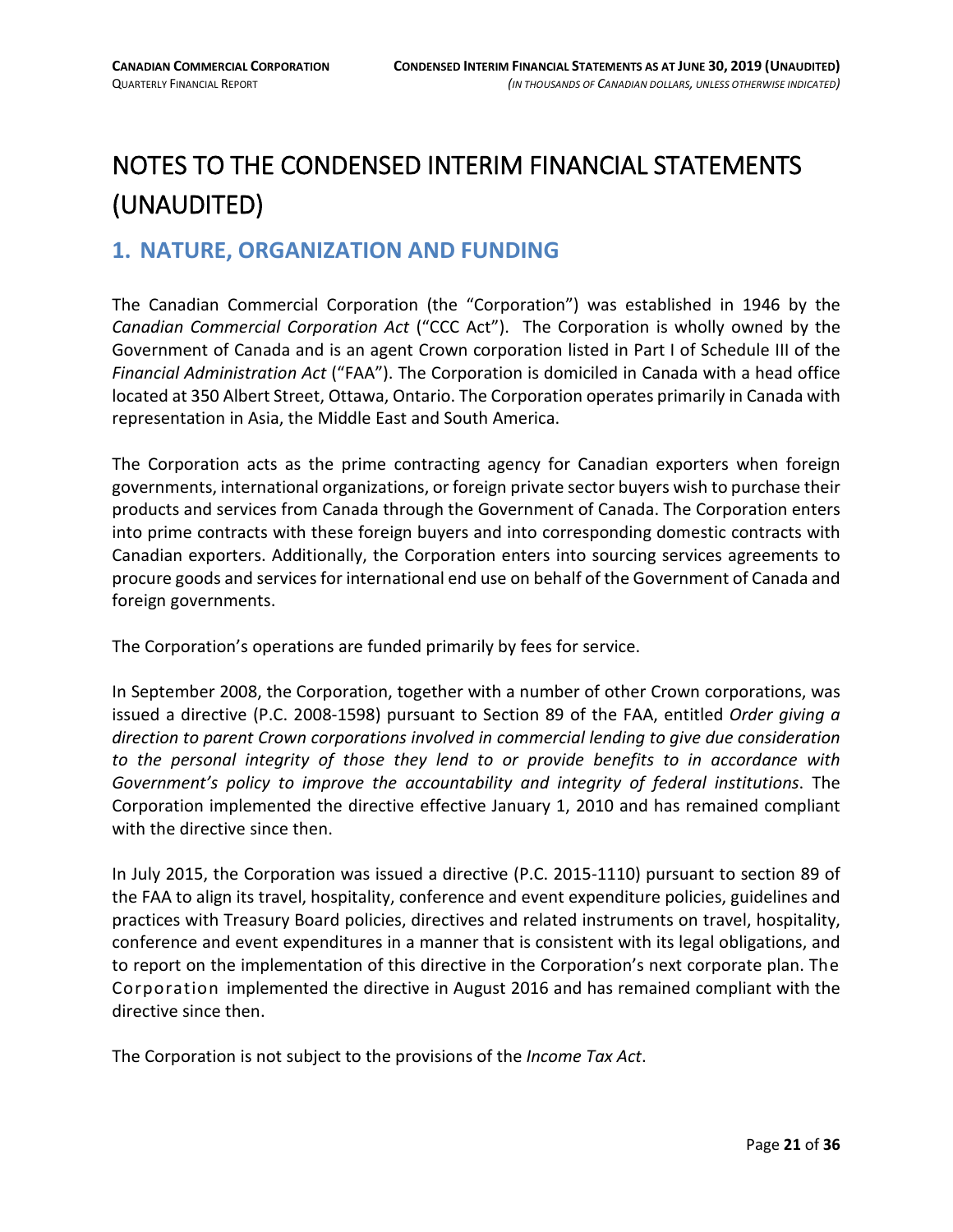### <span id="page-21-0"></span>**2. BASIS OF PREPARATION**

#### **(a) Compliance with International Financial Reporting Standards (IFRS)**

These condensed interim financial statements have been prepared in accordance with the Treasury Board of Canada *Standard on Quarterly Financial Reports for Crown Corporations* using the International Financial Reporting Standards ("IFRS") accounting policies adopted in the Corporation's audited annual financial statements as at and for the year ended March 31, 2019. These condensed interim financial statements do not include all of the information required for full annual financial statements and should be read in conjunction with the Corporation's Annual Report and audited financial statements for the year ended March 31, 2019.

As permitted by the Treasury Board of Canada *Standard on Quarterly Financial Reports for Crown Corporations*, management has elected to reflect the changes from the adoption of *IFRS 16 - Leases* (IFRS 16) in the Corporation's audited financial statements for the year ending March 31, 2020. This constitutes a departure from generally accepted accounting principles for the initial application of IFRS 16 as the quarterly financial statements for the current period do not include the impact of the new accounting standard.

#### **(b) Basis of measurement**

The financial statements have been prepared on the historical cost basis, except for as permitted by IFRS and to the extent material, the following items:

- Derivative financial instruments are measured at fair value through profit or loss.
- Accrued employee benefit liabilities for post-employment and other long term employee benefit plans are recognized at the present value of the defined benefit obligations.

#### **(c) Use of estimates and judgments**

The preparation of financial statements in accordance with IFRS requires management to make judgments, estimates and assumptions that affect the application of accounting policies, the reported amounts of assets and liabilities, the disclosure of contingent assets and liabilities at the date of the financial statements and the reported amounts of revenues and expenses during the year. Actual results could differ significantly from estimates resulting in significant differences in the related financial statement balances.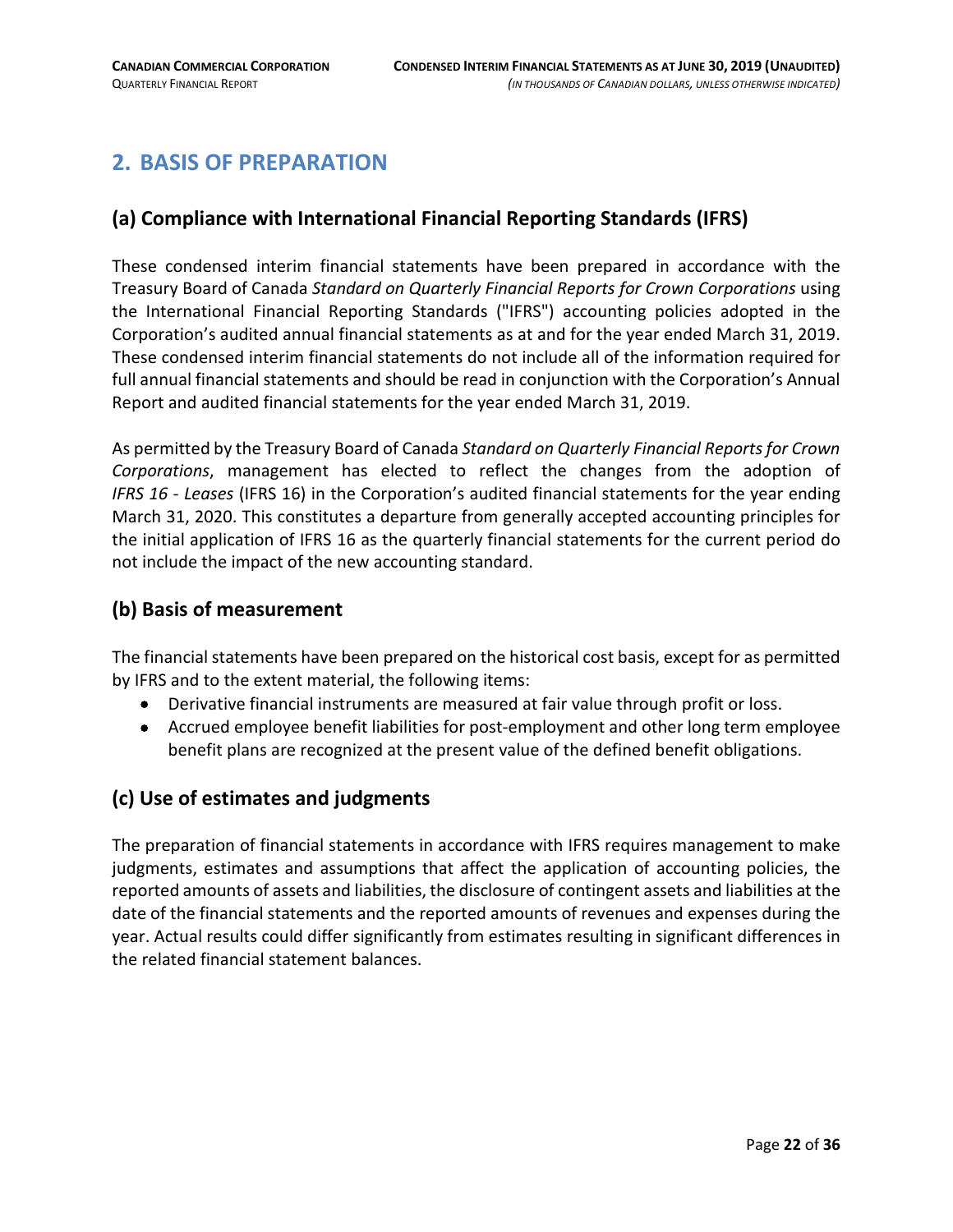Estimates and underlying assumptions are reviewed on an ongoing basis and in detail as at the date of the financial statements. Any changes in estimates are reflected in the financial statements in the period in which they become known and in any future periods affected. Management has used estimates to determine the useful lives of property and equipment, to account for employee benefits liabilities, provisions, lease commitments and contingencies and used judgment in determining whether a provision for contract remediation expenses should be recognized or disclosed, the amount and timing of revenue recognition and the accounting for cost recovery transactions.

Additional information about areas where management has exercised judgment and made significant use of estimates and assumptions are included in the following notes:

- Note 12 (b) Revenue from contracts with customers
- Note 15 Contingencies

#### **(d) Functional and presentation currency**

The Corporation's functional and presentation currency is the Canadian dollar.

#### <span id="page-22-0"></span>**3. SIGNIFICANT ACCOUNTING POLICIES**

The accounting policies applied in the preparation of these condensed interim financial statements are consistent with those disclosed in the Corporation's audited annual financial statements for the year ended March 31, 2019.

#### <span id="page-22-1"></span>**4. ACCOUNTING CHANGES**

As permitted by the Treasury Board of Canada *Standard on Quarterly Financial Reports for Crown Corporations*, management elected to reflect the changes from the adoption of *IFRS 15 – Revenue from contracts with customers*(IFRS 15) in the Corporation's audited financial statements for the year endend March 31, 2019. Therefore, restated comparative financial information as at June 30, 2018 and for the three months ended June 30, 2018 is presented below.

A complete description of the impacts resulting from the implementation of IFRS 15 is provided in note 4 (a) of the Corporation's audited annual financial statements for the year ended March 31, 2019.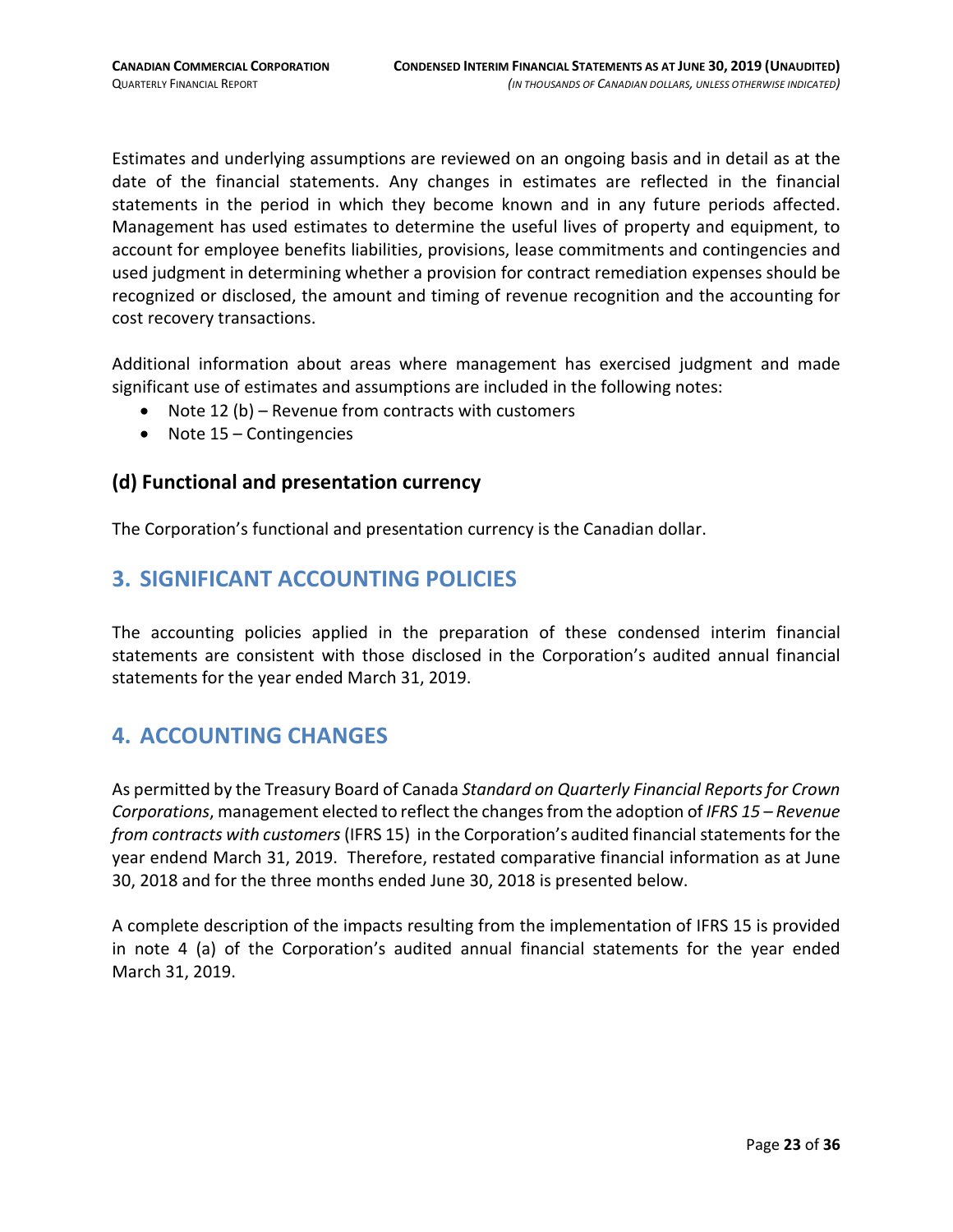#### **Reconciliation of comparative balances as at June 30, 2018**

#### **Statement of Financial Position (Unaudited)**

| As at                                                   | 2018            | June 30, Reclassification (*) | <b>IFRS 15</b><br>Adjustments | <b>June 30,</b><br>2018 |
|---------------------------------------------------------|-----------------|-------------------------------|-------------------------------|-------------------------|
|                                                         | (As previously  |                               |                               | (Restated -             |
| IAS 18 / IFRS 15 Description                            | reported)       |                               |                               | Note 4)                 |
| <b>ASSETS</b>                                           |                 |                               |                               |                         |
| <b>Current assets</b>                                   |                 |                               |                               |                         |
| Cash and cash equivalents                               | \$<br>22,877    |                               |                               | \$<br>22,877            |
| Trade receivables / Accounts receivable                 | 1,603,293       | (769)                         | (1,545,800)                   | 56,724                  |
| / Other assets                                          |                 | 769                           | 74                            | 843                     |
| Advances to Canadian exporters                          | 134,925         |                               | (134, 925)                    |                         |
| Progress work by Canadian exporters                     | 5,993,502       |                               | (5,993,502)                   |                         |
|                                                         | 7,754,597       |                               |                               | 80,444                  |
| Non-current assets                                      |                 |                               |                               |                         |
| Property and equipment                                  | 2,983           |                               |                               | 2,983                   |
| <b>Total assets</b>                                     | \$<br>7,757,580 |                               |                               | \$<br>83,427            |
| <b>LIABILITIES</b>                                      |                 |                               |                               |                         |
| <b>Current liabilities</b>                              |                 |                               |                               |                         |
| Trade payables and accrued liabilities/Accounts payable |                 |                               |                               |                         |
| and accrued liabilities                                 | \$<br>1,564,644 | (9,216)                       | $(1,537,715)$ \$              | 17,713                  |
| / Holdbacks                                             |                 | 6,612                         | (564)                         | 6,048                   |
| Advances from foreign buyers and others / Advances      | 171,435         | (215)                         | (134, 925)                    | 36,295                  |
| Progress work for foreign buyers                        | 5,993,502       |                               | (5,993,502)                   |                         |
| / Deferred revenue                                      |                 | 2,819                         | (1, 877)                      | 942                     |
| / Deferred lease incentives                             |                 | 265                           |                               | 265                     |
| <b>Employee benefits</b>                                | 206             | 1,061                         |                               | 1,267                   |
|                                                         | 7,729,787       |                               |                               | 62,530                  |
| <b>Non-current liabilities</b>                          |                 |                               |                               |                         |
| Deferred lease incentives                               | 3,555           | (265)                         |                               | 3,290                   |
| Employee benefits                                       | 1,385           | (1,061)                       |                               | 324                     |
|                                                         | 4,940           |                               |                               | 3,614                   |
| <b>Total liabilities</b>                                | 7,734,727       |                               |                               | 66,144                  |
| <b>EQUITY</b>                                           |                 |                               |                               |                         |
| Contributed capital                                     | 10,000          |                               |                               | 10,000                  |
| Retained earnings                                       | 12,853          |                               | (5, 570)                      | 7,283                   |
| <b>Equity of Canada</b>                                 | 22,853          |                               |                               | 17,283                  |
| <b>Total liabilities and equity</b>                     | \$<br>7,757,580 |                               |                               | \$<br>83.427            |

\* The reclassifications are as follows:

- From trade receivables (\$769) to other assets \$769.
- From trade payables and accrued liabilities (\$9,216) and advances from foreign buyers and others (\$215) to holdbacks \$6,612 and deferred revenue \$2,819.
- From deferred lease incentives non-current (\$265) to deferred lease incentives current \$265.
- From employee benefits non-current (\$1,061) to employee benefits current \$1,061.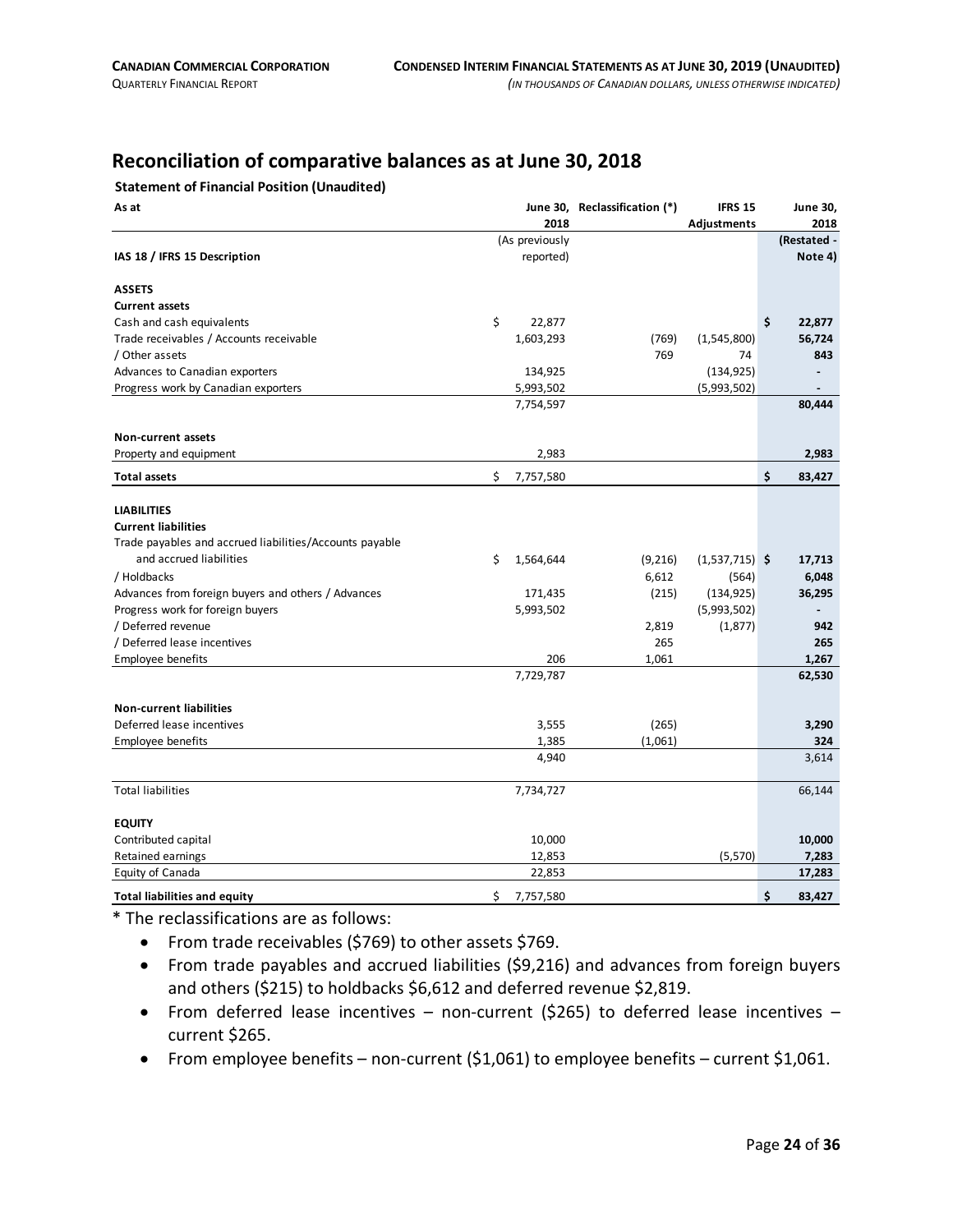### **Reconciliation of Comprehensive Income (Loss) for the three months ended June 30, 2018**

#### **Statement of Comprehensive Income (Loss)(Unaudited)**

| For the three months ended June 30                              | <b>Notes</b> |         |                | 2018 Reclassification (*) | <b>IFRS 15</b><br>Adjustments | 2018        |    |
|-----------------------------------------------------------------|--------------|---------|----------------|---------------------------|-------------------------------|-------------|----|
|                                                                 |              |         | (As previously |                           |                               | (Restated - |    |
|                                                                 |              |         | reported)      |                           |                               | Note 4)     |    |
| <b>REVENUES</b>                                                 |              |         |                |                           |                               |             |    |
| Commercial trading transactions - prime contracts               |              |         | \$<br>618,188  |                           | $(618, 188)$ \$               |             |    |
| Less: cost of commercial trading transactions - prime contracts |              |         | (618, 188)     |                           | 618,188                       |             |    |
| Fees for service                                                | 12           |         | 6,017          |                           | 40                            | 6,057       |    |
| Other income                                                    |              |         | 1,097          |                           |                               | 1,097       |    |
| Finance income, net                                             |              |         | 58             |                           |                               |             | 58 |
| Gain on foreign exchange (*)                                    |              |         | 107            | (107)                     |                               |             |    |
|                                                                 |              |         | 7,279          | (107)                     | 40                            | 7,212       |    |
|                                                                 |              |         |                |                           |                               |             |    |
| <b>ADMINISTRATIVE EXPENSES</b>                                  | 13           |         | 7,997          |                           | (642)                         | 7,355       |    |
|                                                                 |              |         | (718)          | (107)                     | 682                           | (143)       |    |
|                                                                 |              |         |                |                           |                               |             |    |
| Gain on foreign exchange (*)                                    |              |         |                | 107                       | 87                            | 194         |    |
|                                                                 |              |         | (718)          |                           | 769                           |             | 51 |
| SOURCING SERVICES FOR SUPPORT OF                                |              |         |                |                           |                               |             |    |
| <b>INTERNATIONAL GOVERNMENT ASSISTANCE</b>                      |              |         |                |                           |                               |             |    |
| <b>PROGRAMS</b>                                                 |              |         |                |                           |                               |             |    |
| Sourcing services transactions                                  |              | \$2,820 |                |                           | (2,820)                       |             |    |
| Less: cost of sourcing services transactions                    |              | (2,820) |                |                           | 2,820                         |             |    |
|                                                                 |              |         |                |                           |                               |             |    |
| <b>NET PROFIT (LOSS)</b>                                        |              |         | \$<br>(718)    |                           | 769                           | \$          | 51 |
| OTHER COMPREHENSIVE INCOME ITEMS THAT                           |              |         |                |                           |                               |             |    |
| WILL NOT BE RECLASSIFIED TO NET PROFIT (LOSS)                   |              |         |                |                           |                               |             |    |
| Actuarial gain on employee benefits obligation                  |              |         |                |                           |                               |             |    |
|                                                                 |              |         |                |                           |                               |             |    |
| <b>TOTAL COMPREHENSIVE INCOME (LOSS)</b>                        |              |         | \$<br>(718)    |                           |                               | \$          | 51 |

\* The reclassification is as follows:

• Gain on foreign exchange of \$107 previously included in the revenue section has been reclassified to a standalone line item.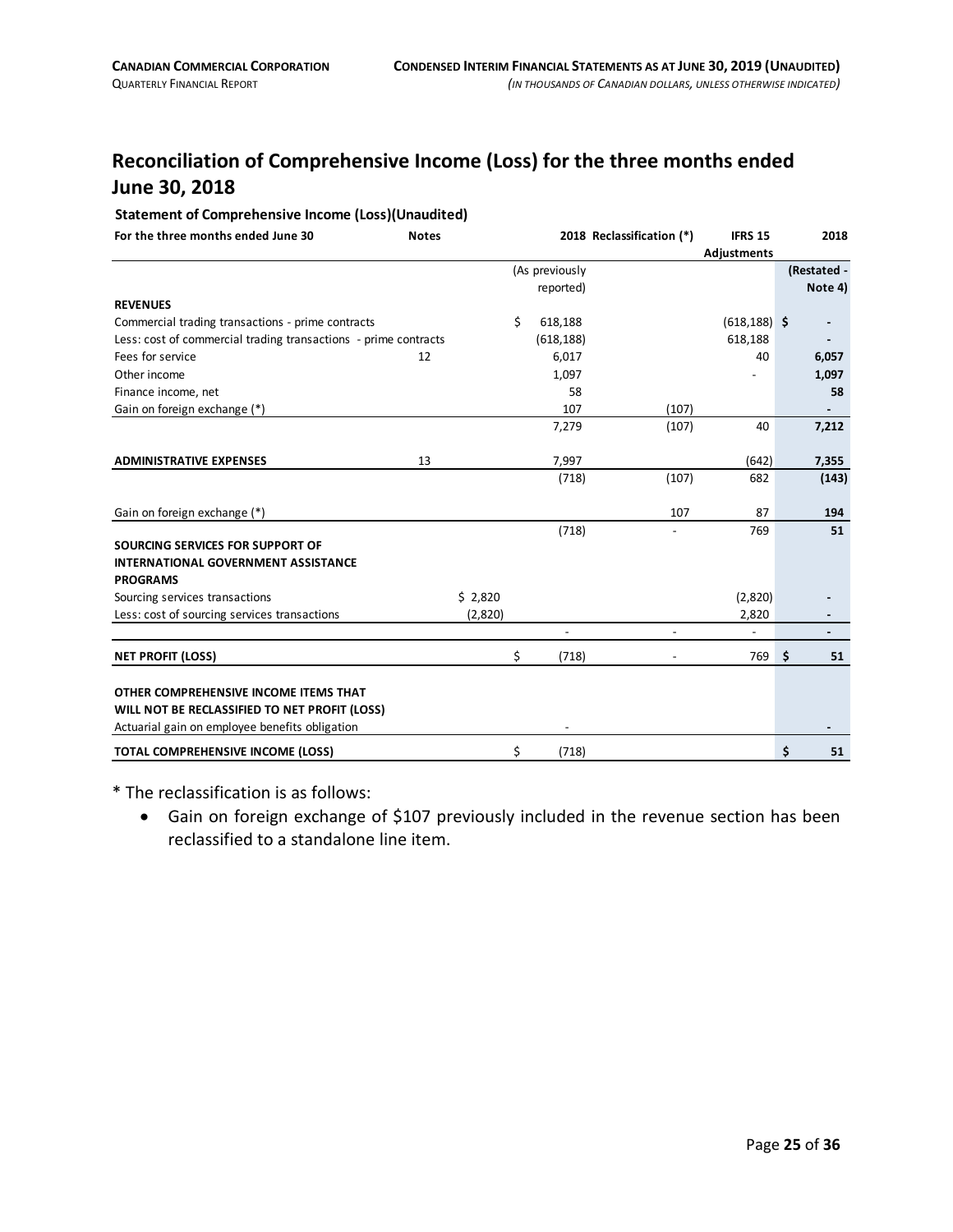#### **Reconciliation of the Statement of Cash Flows for the three months ended June 30, 2018**

#### **Statement of Cash Flows (Unaudited)**

**For the three months ended June 30 2018 Reclassification (\*) IFRS 15 2018**

|                                                              |                |       | Adjustments |    |             |
|--------------------------------------------------------------|----------------|-------|-------------|----|-------------|
|                                                              | (As previously |       |             |    | (Restated - |
| IAS 18 / IFRS 15 Description                                 | reported)      |       |             |    | Note 4)     |
| <b>OPERATING ACTIVITIES</b>                                  |                |       |             |    |             |
| Net profit (loss)                                            | \$<br>(718)    |       | 769         | Ŝ. | 51          |
| Adjustments to determine net cash from (used in) operating   |                |       |             |    |             |
| Depreciation                                                 | 113            |       |             |    | 113         |
| Deferred lease incentives                                    | (66)           |       |             |    | (66)        |
| Employee benefit expense                                     | 49             |       |             |    | 49          |
| Employee benefit payments                                    |                |       |             |    |             |
| Loss on foreign exchange                                     | 974            |       |             |    | 974         |
| Change in working capital from:                              |                |       |             |    |             |
| Trade receivables / Accounts receivable                      | (390, 581)     | 552   | 382,619     |    | (7, 410)    |
| / Other assets                                               |                | (552) | (107)       |    | (659)       |
| Advances to Canadian exporters                               | 9,369          |       | (9,369)     |    |             |
| Trade payables and accrued liabilities / Accounts payable    |                |       |             |    |             |
| and accrued liabilities                                      | 373,322        | 126   | (383, 409)  |    | (9,961)     |
| / Holdbacks                                                  |                | 124   | (3)         |    | 121         |
| Advances from foreign buyers and others / Advances           | (11,966)       | (76)  | 9,369       |    | (2,673)     |
| Deferred revenue                                             |                | (174) | 131         |    | (43)        |
| Cash used in operating activities                            | (19, 504)      |       |             |    | (19, 504)   |
| <b>INVESTING ACTIVITIES</b>                                  |                |       |             |    |             |
| Acquisitions of property and equipment                       |                |       |             |    |             |
| Cash used in investing activities                            |                |       |             |    |             |
| Effect of exchange rate changes on cash and cash equivalents | (974)          |       |             |    | (974)       |
| Net decrease in cash and cash equivalents                    | (20, 478)      |       |             |    | (20, 478)   |
| Cash and cash equivalents at the beginning of the year       | 43,355         |       |             |    | 43,355      |
| Cash and cash equivalents at the end of the period           | \$<br>22,877   |       |             | \$ | 22,877      |

\* The reclassifications are as follows:

- From trade receivables \$552 to other assets (\$552).
- From trade payables and accrued liabilities \$126 to holdbacks \$124 and deferred revenue (\$250).
- From advances from foreign buyers and others (\$76) to deferred revenue \$76.

The adoption of IFRS 15 has also impacted the following notes:

- Note 12 (a) Disaggregation of fees for service revenue
- Note 13 Administrative expenses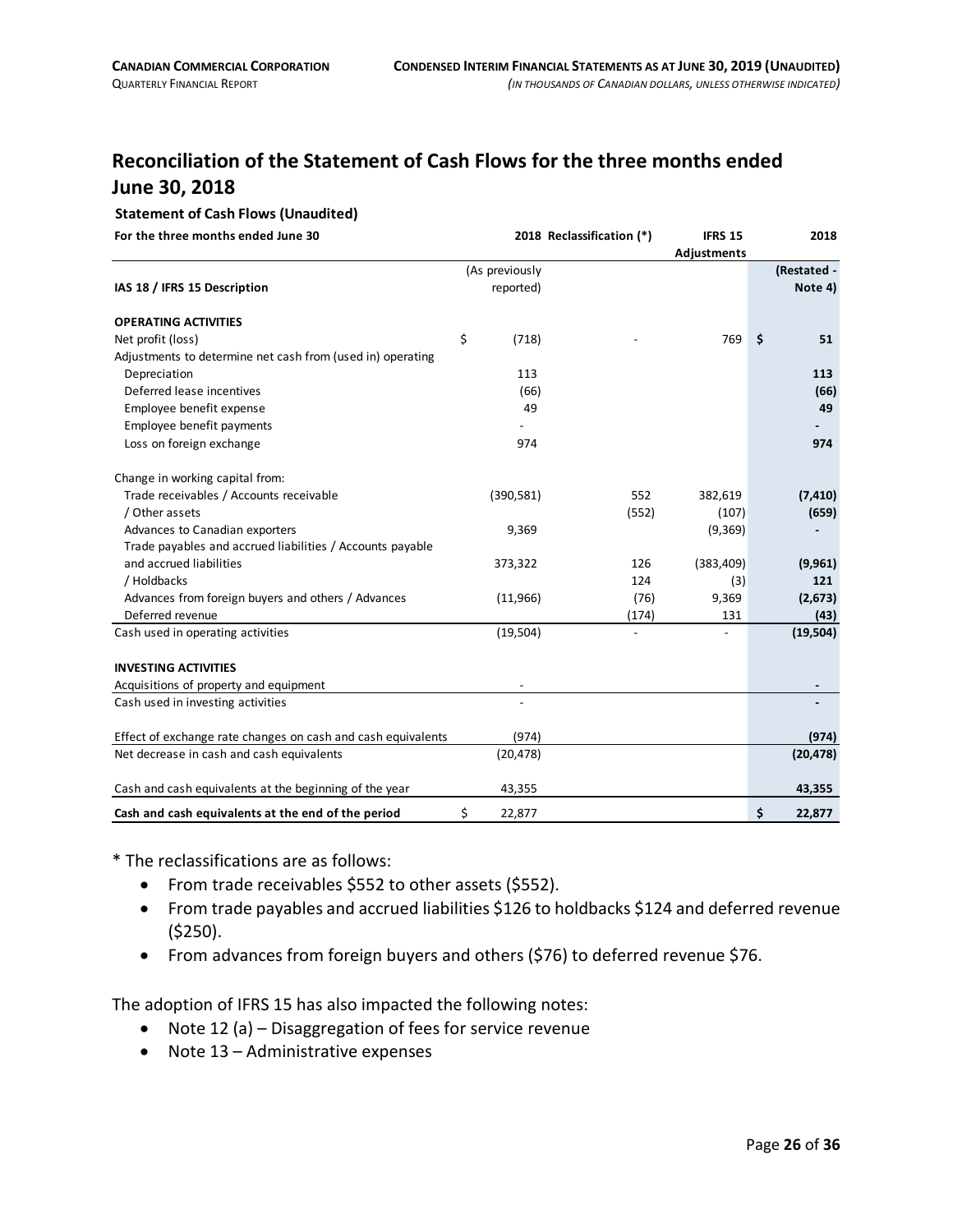#### <span id="page-26-0"></span>**5. CASH AND CASH EQUIVALENTS**

Cash and cash equivalents had the following balances by currency as at:

|                  | June 30, 2019 |                | March 31, 2019 |     |          |
|------------------|---------------|----------------|----------------|-----|----------|
|                  | Original      | Canadian       | Original       |     | Canadian |
|                  | currency      | dollars        | currency       |     | dollars  |
| Canadian dollars | 36,245<br>\$  | 36,245         | 29,985         | \$. | 29,985   |
| U.S. dollars     | 8,201         | 10,740         | 18,802         |     | 25,123   |
| Chinese renminbi | 2,238         | 426            | 4,901          |     | 975      |
| Euros            | -             | $\blacksquare$ | 1,600          |     | 2,398    |
|                  |               | 47,411         |                |     | 58,481   |

The components of cash and cash equivalents were as follows as at:

|                           |        | June 30, 2019 March 31, 2019 |
|---------------------------|--------|------------------------------|
| Short term investments    | 25,832 | 18,819                       |
| Cash                      | 11,280 | 29,421                       |
| Notice deposits           | 10,299 | 10,241                       |
| Cash and cash equivalents | 47,411 | 58,481                       |

Cash and cash equivalents balances include advances received from foreign buyers and others not yet paid to Canadian exporters and amounts held back from Canadian exporters to be remitted at later dates in accordance with the terms and conditions of contracts.

#### <span id="page-26-1"></span>**6. ACCOUNTS RECEIVABLE**

Accounts receivable include amounts that are due to the Corporation for fees for service invoiced and yet to be collected, amounts due from foreign buyers related to amounts already paid to Canadian exporters and other amounts primarily from Canadian government organizations. These amounts are based on normal international trade terms and are generally non-interest bearing.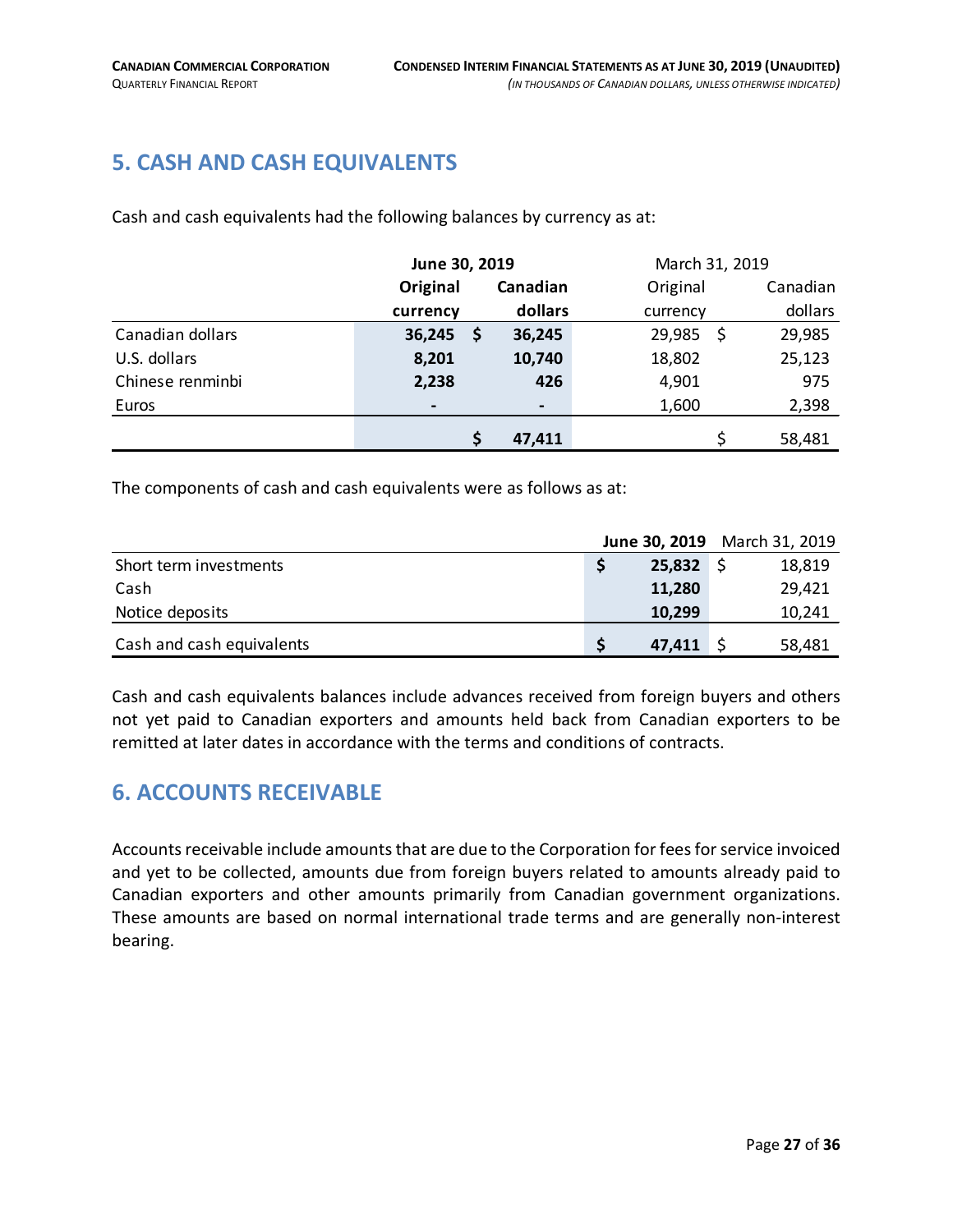The Corporation's accounts receivable consisted of the following as at:

|                     |        | <b>June 30, 2019</b> March 31, 2019 |
|---------------------|--------|-------------------------------------|
| Accounts receivable | 31,198 | 27,563                              |
| Accrued receivables |        | 40                                  |
|                     | 31,199 | 27,603                              |

The currency profile of the Corporation's accounts receivable was as follows as at:

|                  | June 30, 2019 |          |         |          | March 31, 2019 |          |  |  |  |
|------------------|---------------|----------|---------|----------|----------------|----------|--|--|--|
|                  | Original      | Canadian |         | Original |                | Canadian |  |  |  |
|                  | currency      |          | dollars | currency |                | dollars  |  |  |  |
| U.S. dollars     | 23,215        |          | 30,400  | 19,095   |                | 25,515   |  |  |  |
| Canadian dollars | 799           |          | 799     | 2,088    |                | 2,088    |  |  |  |
|                  |               |          | 31,199  |          |                | 27,603   |  |  |  |

#### <span id="page-27-0"></span>**7. OTHER ASSETS**

The Corporation's other assets included the following as at:

|                   | June 30, 2019 | March 31, 2019 |
|-------------------|---------------|----------------|
| Prepaid expenses  | 381           | 304            |
| Unbilled revenues | 140           | 99             |
|                   | 521           | 403            |

#### <span id="page-27-1"></span>**8. ACCOUNTS PAYABLE AND ACCRUED LIABILITIES**

Accounts payable and accrued liabilities represent amounts due related to the Corporation's administrative and operating expenses, amounts due to Canadian exporters from amounts received from foreign buyers and other miscellaneous amounts due. These amounts are due on normal trade terms.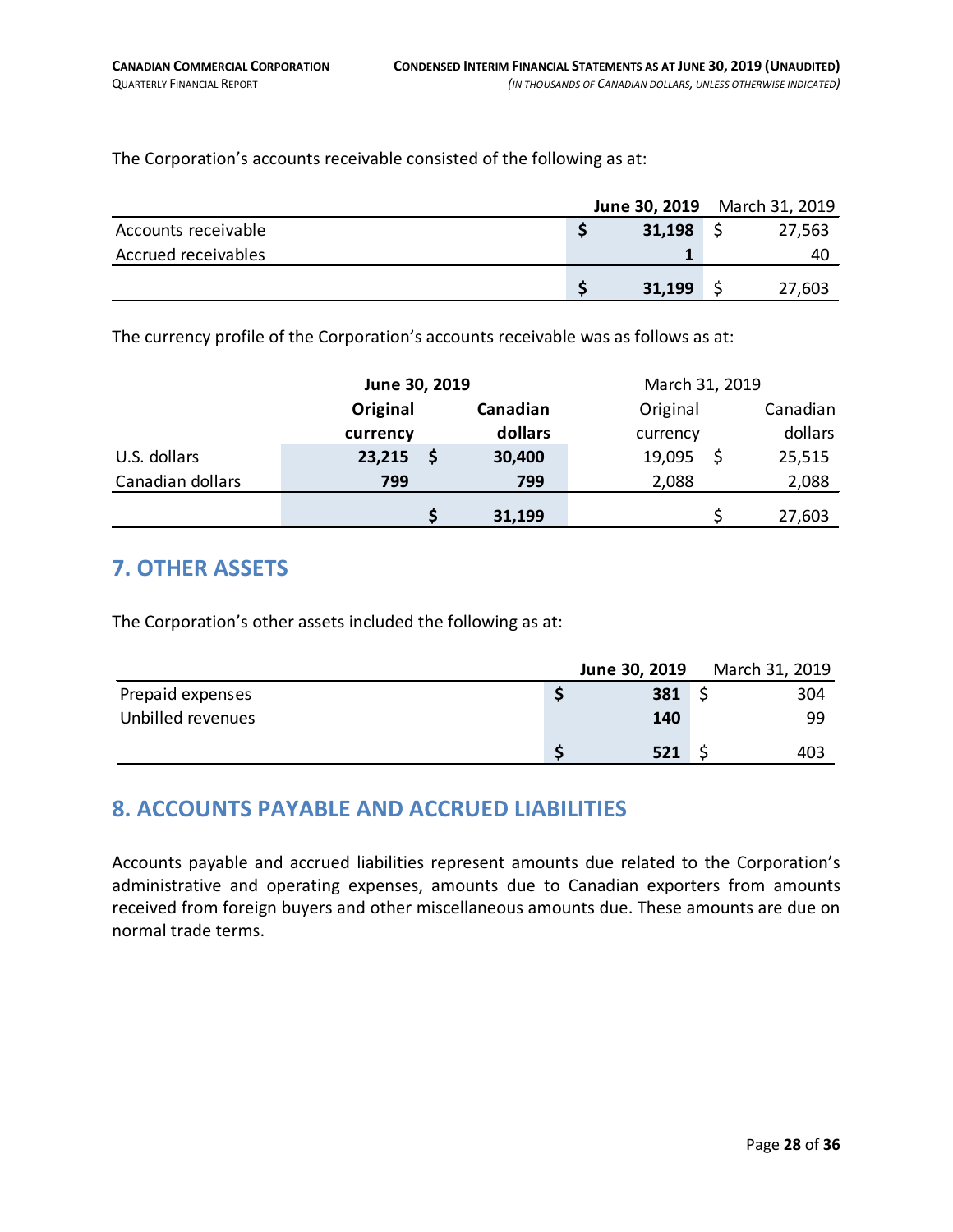The Corporation's accounts payable and accrued liabilities consisted of the following as at:

|                            | June 30, 2019 | March 31, 2019 |
|----------------------------|---------------|----------------|
| Accounts payable           | 15,095        | 32,819         |
| <b>Accrued liabilities</b> | 2,089         | 2,637          |
|                            | 17,184        | 35,456         |

The currency profile of the Corporation's accounts payable and accrued liabilities was as follows as at:

|                  | June 30, 2019  |   |                |          | March 31, 2019 |         |  |  |  |
|------------------|----------------|---|----------------|----------|----------------|---------|--|--|--|
|                  | Original       |   | Canadian       | Original |                |         |  |  |  |
|                  | currency       |   | dollars        | currency |                | dollars |  |  |  |
| U.S. dollars     | 10,015         | Ş | 13,115         | 21,629   | \$             | 28,900  |  |  |  |
| Canadian dollars | 4,041          |   | 4,040          | 4,041    |                | 4,041   |  |  |  |
| Chinese renminbi | 150            |   | 29             | 587      |                | 117     |  |  |  |
| Euros            | $\blacksquare$ |   | $\blacksquare$ | 1,600    |                | 2,398   |  |  |  |
|                  |                |   | 17,184         |          |                | 35,456  |  |  |  |

Credit, market and liquidity risks related to accounts receivable and accounts payable and accrued liabilities are disclosed in Note 11.

#### <span id="page-28-0"></span>**9. DEFERRED REVENUE**

The change in the Corporation's liability of deferred revenue was as follows during the period ended:

|                                                                    | June 30, 2019 March 31, 2019 |       |
|--------------------------------------------------------------------|------------------------------|-------|
| Balance at the beginning of the year                               | 1,081                        | 985   |
| Plus: additional deferred revenue, net of refunds                  | 87                           | 594   |
| Less: amounts recognized as Fees for service                       | (345)                        | (523) |
| Impact of netting unbilled and deferred revenue from same contract | (44)                         | 25    |
| Balance at the end of the period                                   | 779                          | 1,081 |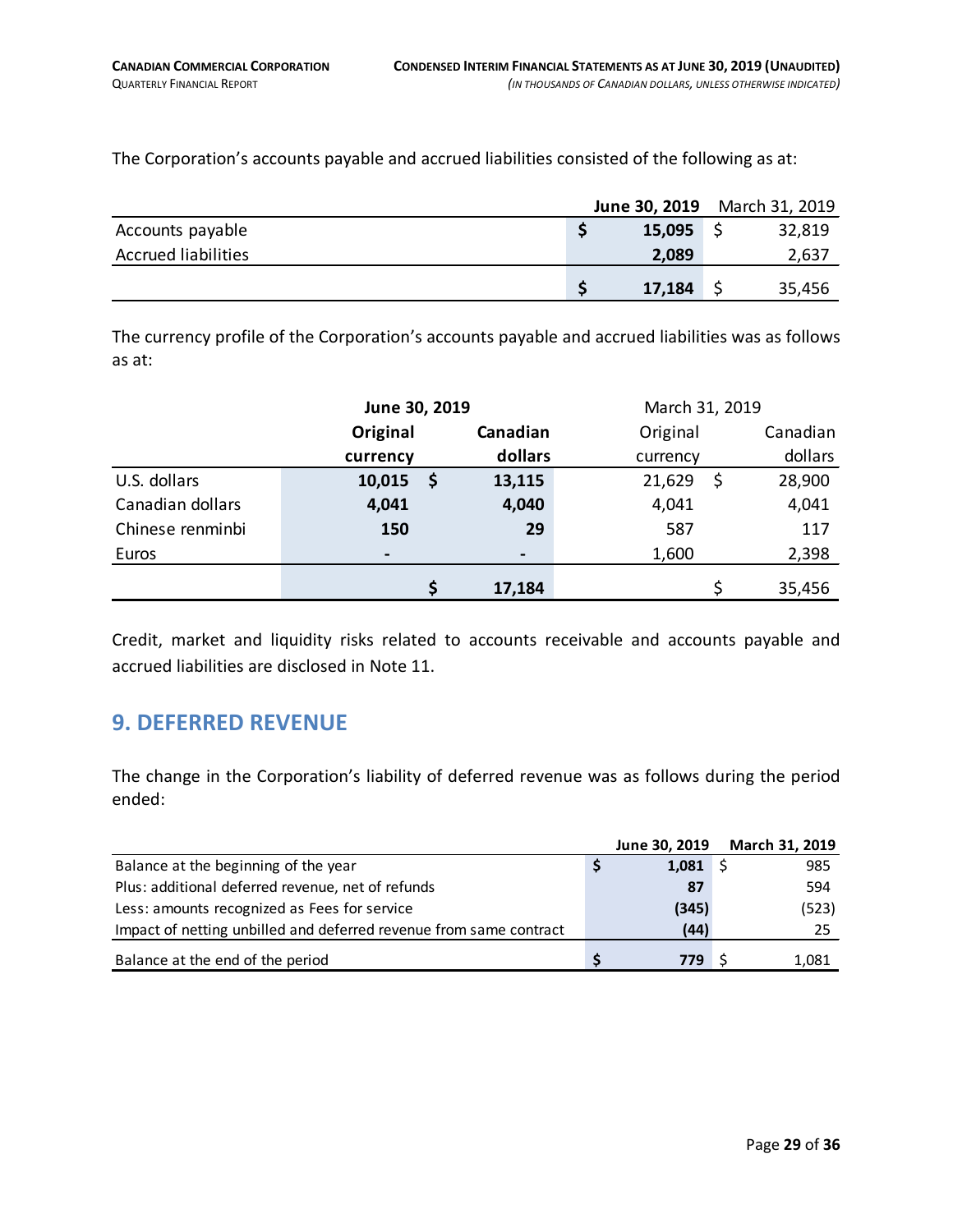#### <span id="page-29-0"></span>**10. CAPITAL MANAGEMENT**

The Corporation's objective with respect to capital is to preserve and strengthen its capital base through prudent risk management. This objective and the implementation of strategies to optimize operating surpluses ensures that capital is available to facilitate investments in people and processes and to mitigate any potential losses related to operational, performance and credit risk.

The Corporation defines capital as its contributed capital and retained earnings. The Corporation's contributed capital consists of the capital contributed by the Government of Canada. The capital allocation model used by the Corporation determines the capital required across three risk areas: operational risk, performance risk, and credit risk.

The Corporation is not subject to externally imposed capital requirements.

Key strategies used by the Corporation to manage its capital base include: minimizing contract remediation expenses, balancing smart growth with operating expenses, minimizing foreign exchange exposure and optimizing interest income. The Corporation may be required to return to the Government of Canada any part of capital deemed to be in excess of the amount required for the purposes for which the Corporation was constituted.

The Corporation's breakdown of supply of capital was as follows as at:

|                     | June 30, 2019 | March 31, 2019 |
|---------------------|---------------|----------------|
| Contributed capital | 10,000        | 10,000         |
| Retained earnings   | 10,935        | 11,349         |
|                     | 20,935        | 21,349         |

#### <span id="page-29-1"></span>**11. RISK MANAGEMENT AND FINANCIAL INSTRUMENTS**

As described in the Corporation's Annual Report and audited financial statements for the year ended March 31, 2019, the Corporation is exposed to credit risk, market risk and liquidity risk as a result of holding financial instruments. The following is a description of the most significant risks associated with financial instruments and how the Corporation manages its risk exposure: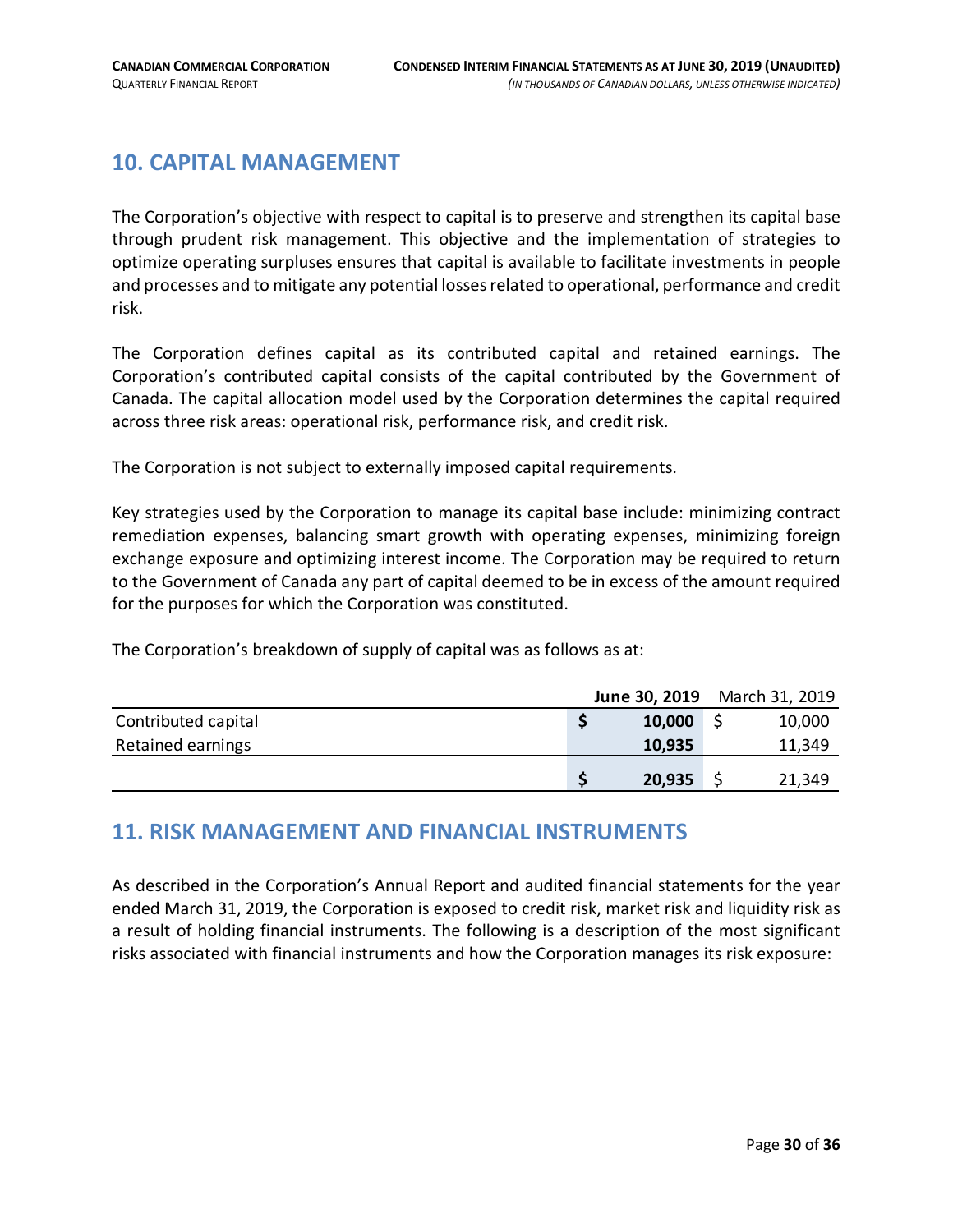#### **(a) Credit risk**

Credit risk is the risk that one party to a financial instrument will cause a financial loss for the other party by failing to discharge an obligation. The credit risk arises principally from the Corporation's cash and cash equivalents, unbilled revenue and accounts receivable which includes fees for service due to the Corporation. The carrying amount of financial assets recorded in the financial statements represents the maximum exposure to credit risk.

#### *Cash and cash equivalents*

The Corporation invests surplus funds to earn investment income with the objective of maintaining safety of principal and providing adequate liquidity to meet cash flow requirements. The Corporation's exposure to credit risk from investing cash and cash equivalents is minimized through compliance with the Corporation's Board of Directors approved investment policy, which specifies approved investment instruments and portfolio limits. The Corporation invests cash and cash equivalents in highly liquid demand deposits and temporary investments with a Canadian chartered bank. Investments must maintain credit ratings at or above thresholds identified from at least two of the agencies listed below:

- Moody's rating of P1
- Standard and Poor's ("S&P") rating of A1
- Dominion Bond Rating Service ("DBRS") rating of R1 (low)

#### *Accounts receivable*

The Corporation has credit risk related to accounts receivable which includes fees for service revenues. At times, the Corporation may agree to pay DPSA and non-DPSA invoices at the request of Canadian exporters prior to receiving funds from the US Department of Defence or other foreign buyers.

Since the DPSA foreign buyer is rated AAA by recognized rating agencies the credit exposure is minimized to acceptable levels. For non-DPSA foreign buyers, the Corporation assesses the credit risk to ensure it is also minimized to acceptable levels.

As at June 30, 2019, 46% (March 31, 2019 - 48%) of the Corporation's accounts receivable were from AAA credit rated foreign buyers.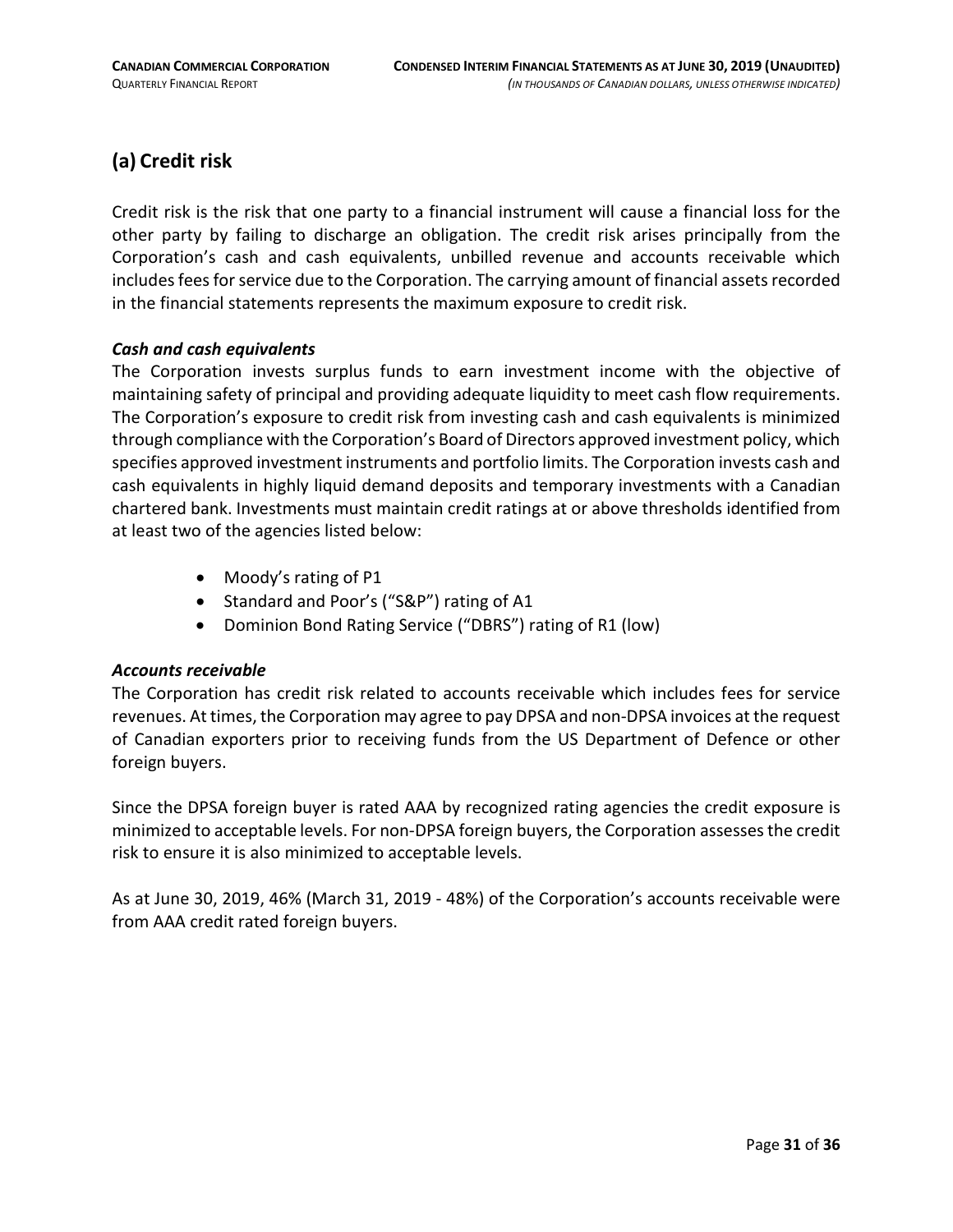The maximum exposure to credit risk for accounts receivable by geographic region was as follows as at:

|                                      | June 30, 2019 | March 31, 2019 |
|--------------------------------------|---------------|----------------|
| Asia *                               | \$<br>15,630  | \$<br>12,872   |
| <b>United States</b>                 | 14,143        | 12,680         |
| <b>Central America and Caribbean</b> | 563           | 894            |
| South America                        | 489           | 542            |
| Canada                               | 277           | 327            |
| Africa                               | 86            | 222            |
| Australia                            | 10            | 66             |
| Europe                               | 1             |                |
|                                      | \$<br>31,199  | 27,603<br>\$   |

\* Includes Middle East

The maturity profile of the Corporation's accounts receivable was as follows as at:

|                       |        | June 30, 2019 March 31, 2019 |
|-----------------------|--------|------------------------------|
| < 1 year              | 29,262 | 27,603                       |
| $> 1$ and $<$ 3 years | 1,937  | $\overline{\phantom{0}}$     |
|                       | 31,199 | 27,603                       |

Accounts receivable are considered past due when the payer has failed to make the payment by the contractual due date. The ageing profile of the Corporation's past due accounts receivable was as follows as at:

|                            |        | June 30, 2019 March 31, 2019 |
|----------------------------|--------|------------------------------|
| $<$ 30 days                | 3,529  | 4,247                        |
| $>$ 30 days and < 180 days | 7,868  | 8,790                        |
| $>180$ days                | 8,776  | 8,136                        |
|                            | 20,173 | 21,173                       |

The past due accounts receivable are mostly attributable to the Armoured Brigades Program contract. All overdue accounts receivable are considered fully collectable and no allowance for credit losses has been recorded by the Corporation as at June 30, 2019.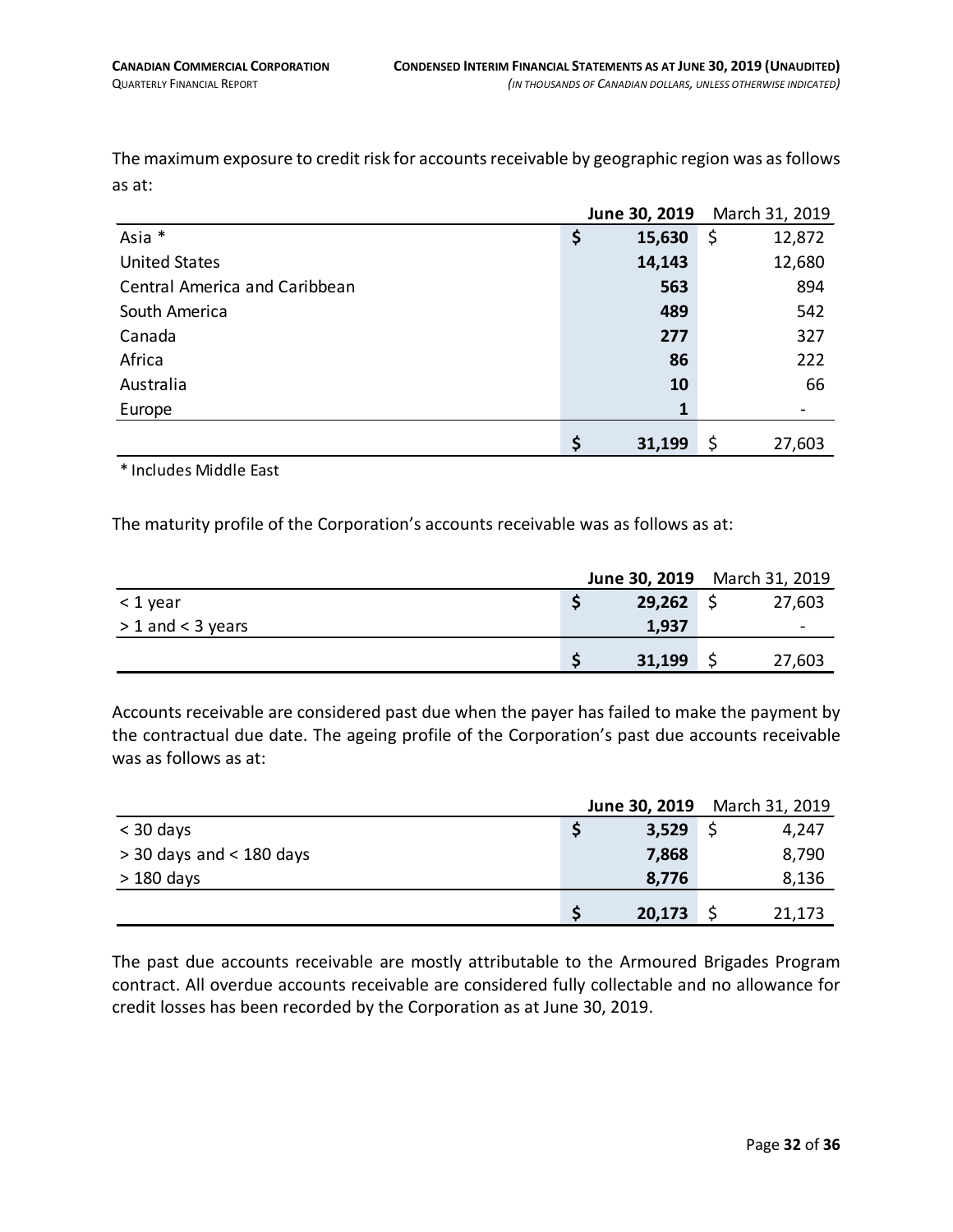#### **(b) Market risk**

Market risk is the risk that the fair value or future cash flows of a financial instrument will fluctuate because of changes in market rates. Market risk comprises three types of risk: currency risk, interest rate risk and other price risk. The Corporation is not exposed to significant currency risk, interest rate risk or other price risk. The Corporation has no significant derivatives or embedded derivatives that require recognition as an asset or liability on the Statement of Financial Position.

#### **(c) Liquidity risk**

Liquidity risk is the risk that an entity will encounter difficulty in meeting obligations associated with financial liabilities that are settled by delivering cash or another financial asset.

Liquidity risk is minimized through compliance with the Corporation's investment policy whereby cash and cash equivalents are invested in highly liquid demand deposits and temporary investments with a Canadian financial institution in order to meet financial obligations on a timely basis.

A potential claim for damages for non-performance of outstanding contracts could create liquidity risk for the Corporation. To mitigate this risk, the Corporation has contractual recourse that consists of, in all material respects, back-to-back contractual obligations from Canadian exporters in an amount equal to the value of the contract. In addition, in order to further mitigate its overall liquidity risk exposure from non-performance on contracts, depending upon the results of its due diligence, the Corporation may supplement this recourse by requiring the Canadian exporter to provide commercial securities including holdbacks, bank guarantees, surety bonds, parent guarantees, insurance assignments, property liens, personal guarantees and shareholder cash to be held in trust with the Corporation.

Under contract terms, other than DPSA related contracts, payments to Canadian exporters are usually not made in advance of receipt of payment from foreign buyers, and therefore do not expose the Corporation to liquidity risks.

The CCC Act permits the Corporation to borrow from the Consolidated Revenue Fund or enter into other credit arrangements or indemnities from other sources for an amount not to exceed \$90.0 million.

The Corporation has a revolving credit facility providing access to funds in the amount of \$40.0 million (March 31, 2019 - \$40.0 million) Canadian or its U.S. dollar equivalent.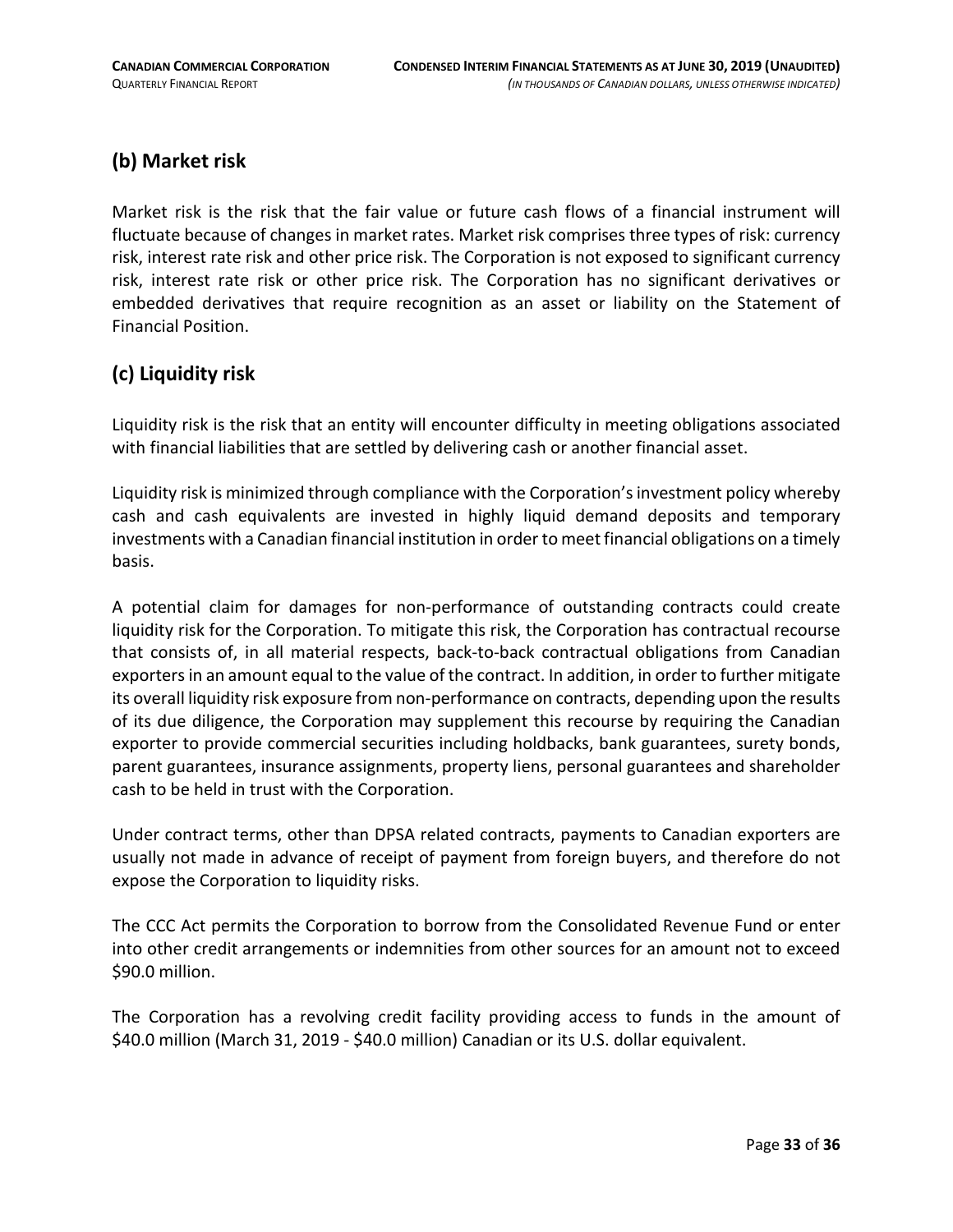As per contractual terms in the DPSA business line, the Corporation commits to payments to Canadian exporters within thirty days on most contracts. For the International program contracts, the Corporation commits to payments within two to five business days from receipt of payments from the foreign buyer. At times, collection of amountsfrom the foreign buyer on DPSA contracts can take more than thirty days. This can occasionally result in the Corporation using the credit facility in the normal course of operations. Indebtedness under this agreement is unsecured and this credit facility has no expiry date. As at June 30, 2019, the draw on this line of credit was nil (March 31, 2019 — nil).

#### *Accounts payable and accrued liabilities*

Accounts payable and accrued liabilities are due on normal trade terms. The maturity profile of the Corporation's accounts payable and accrued liabilities was as follows as at:

|                       | June 30, 2019 March 31, 2019 |        |
|-----------------------|------------------------------|--------|
| < 1 year              | 17,031                       | 35,302 |
| $> 1$ and $<$ 3 years | 153                          | 154    |
|                       | 17,184                       | 35,456 |

There are no onerous contracts identified as at June 30, 2019 or March 31, 2019.

#### <span id="page-33-0"></span>**12. REVENUE FROM CONTRACTS WITH CUSTOMERS**

#### **(a) Disaggregation of Fee for service revenue**

For the three month period ended June 30, the Corporation's revenue by business line is as follows:

|                                  | For the three months<br>ended June 30 |              |     |             |  |
|----------------------------------|---------------------------------------|--------------|-----|-------------|--|
|                                  |                                       | 2019<br>2018 |     |             |  |
|                                  |                                       |              |     | (Restated - |  |
|                                  |                                       |              |     | Note 4)     |  |
| International business           | \$                                    | 5,369        | -\$ | 5,461       |  |
| Lottery programs                 |                                       | 174          |     | 172         |  |
|                                  | \$                                    | 5,543        | -\$ | 5,633       |  |
| Government of Canada initiatives |                                       | 539          |     | 424         |  |
|                                  | \$                                    | 6,082        |     | 6,057       |  |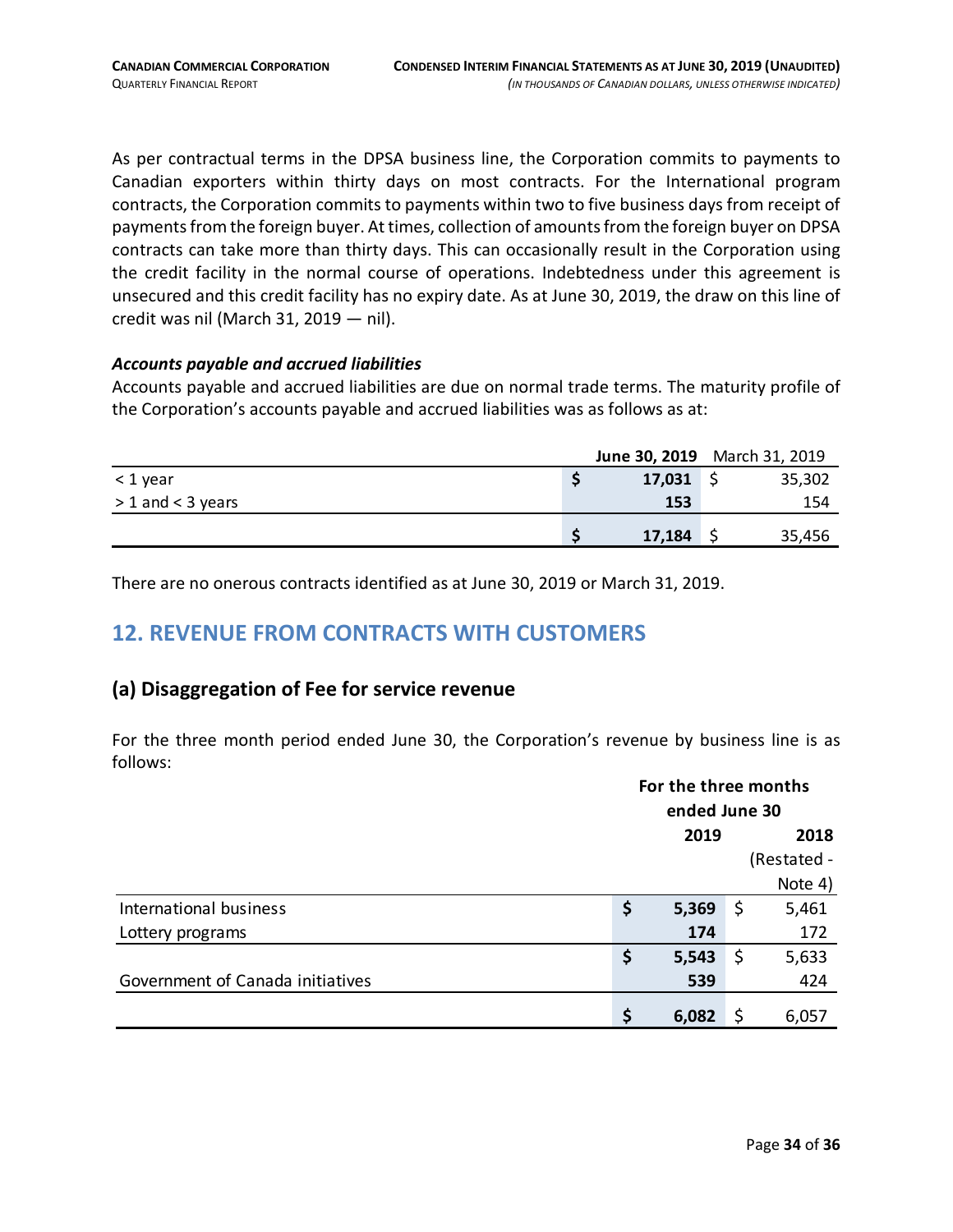#### **(b) Unsatisfied (or partially unsatisfied) performance obligations**

Unsatisfied, or partially unsatisfied, contractual performance obligations are mostly due to services which are yet to be provided by the Corporation over the remaining duration of the contract. The following table sets out the estimated transaction prices allocated to unsatisfied, or partially unsatisfied contracted performance obligations of the Corporation to be met in the future and the estimated timing of revenue recognition. Actual amounts may differ from these estimates due to a variety of factors, including the unpredictable nature of customer behaviour, industry regulation and the economic and political environments in which the Corporation operates.

The following table represents fees for service revenue expected to be recognized in the future related to performance obligations that are unsatisfied (or partially unsatisfied) as at:

|          |        | June 30, 2019 March 31, 2019 |
|----------|--------|------------------------------|
| <1 year  | 20,828 | 20,393                       |
| > 1 year | 35,440 | 41,554                       |
|          | 56,268 | 61,947                       |

#### <span id="page-34-0"></span>**13. ADMINISTRATIVE EXPENSES**

Administrative expenses for the three month periods ended June 30 are as follows:

|                                             | 2019        | 2018        |
|---------------------------------------------|-------------|-------------|
|                                             |             | (Restated - |
|                                             |             | Note 4)     |
| Workforce compensation and related expenses | \$<br>4,741 | \$<br>4,827 |
| Contract management services                | 661         | 661         |
| Rent and related expenses                   | 352         | 325         |
| Software, hardware and support              | 341         | 397         |
| Consultants                                 | 322         | 300         |
| Travel and hospitality                      | 259         | 483         |
| Depreciation                                | 102         | 113         |
| Communications                              | 42          | 133         |
| Other expenses                              | 52          | 116         |
|                                             | \$<br>6,872 | 7,355       |